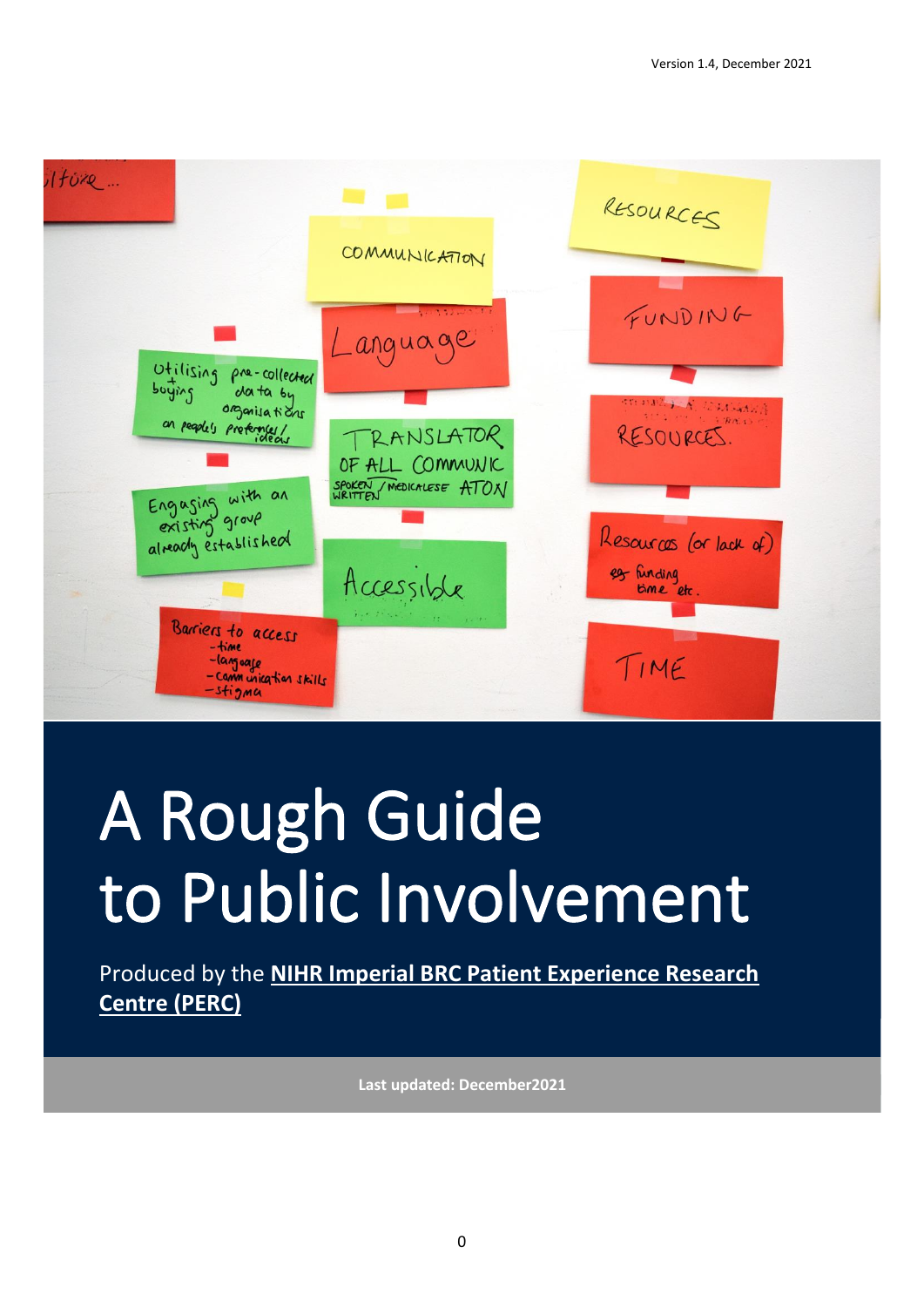# **CONTENTS**

| 1. |     |                                                                        | 2  |
|----|-----|------------------------------------------------------------------------|----|
| 2. |     | <b>Getting Started with Public Involvement</b>                         |    |
|    | 2.1 |                                                                        | 3  |
|    | 2.2 |                                                                        | 5  |
|    | 2.3 |                                                                        | 6  |
|    | 2.4 |                                                                        | 8  |
|    | 2.5 |                                                                        | 11 |
|    |     | 3. Why Involve the Public in Your Research                             |    |
|    | 3.1 |                                                                        | 12 |
|    |     | 4. Deciding Who to Involve                                             |    |
|    | 4.1 |                                                                        | 13 |
|    | 4.2 | Addressing Inclusivity and Underrepresentation in Research             | 14 |
|    | 4.3 | Resources for Addressing Underrepresentation in Research Participation |    |
|    |     | and Involvement                                                        | 15 |
|    |     | 5. Choosing your Public Involvement Approach                           |    |
|    | 5.1 |                                                                        | 17 |
| 6. |     | How to Support the People You Involve                                  |    |
|    | 6.1 |                                                                        | 20 |
|    | 6.2 |                                                                        | 21 |
|    | 6.3 |                                                                        | 22 |
|    | 6.4 |                                                                        | 23 |
|    | 6.5 | UK Standards for Public Involvement                                    | 24 |
|    |     |                                                                        | 25 |
| 8. |     |                                                                        | 27 |
| 9. |     |                                                                        | 29 |
|    |     |                                                                        | 30 |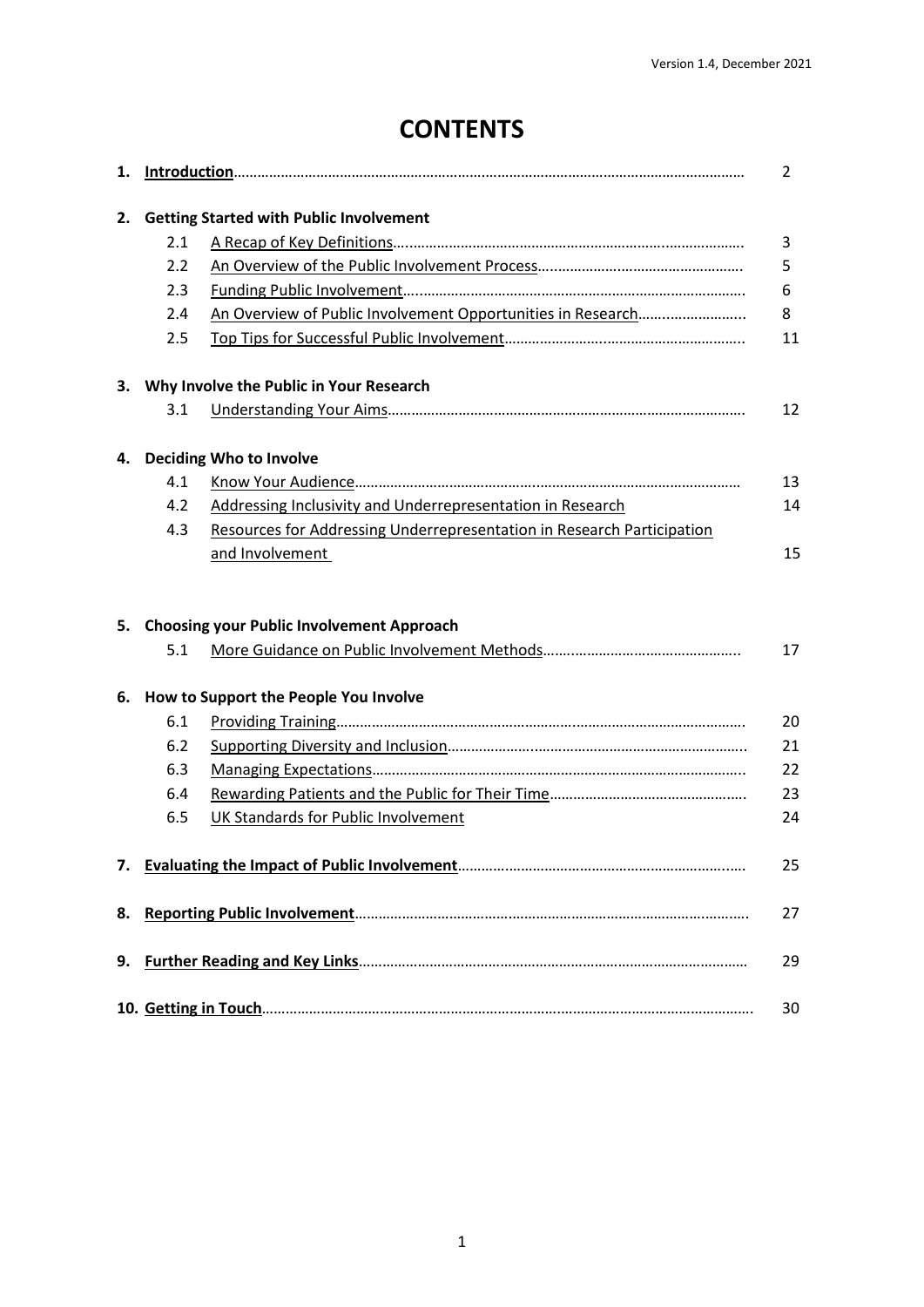# <span id="page-2-0"></span>**1. INTRODUCTION**

This Rough Guide had been designed to supplement our online [Public Involvement](https://www.imperial.ac.uk/patient-experience-research-centre/ppi/ppi-resource-hub/) Resource Hub and the overall public involvement process **(see p5)** by providing more practical guidance on the following:



involved, allows you to learn and progress from the benefits and the challenges.

- Read **[Section 5 &](#page-17-0) 6** of this guide for more practical tips. Example public involvement activities for different stages of research can be found in the summary table on **p8–10** and online
- Read **[Section 7](#page-25-0)** of this guide for more details. Remember: it's good practice for the public involved in the project to have an active role in the evaluation process too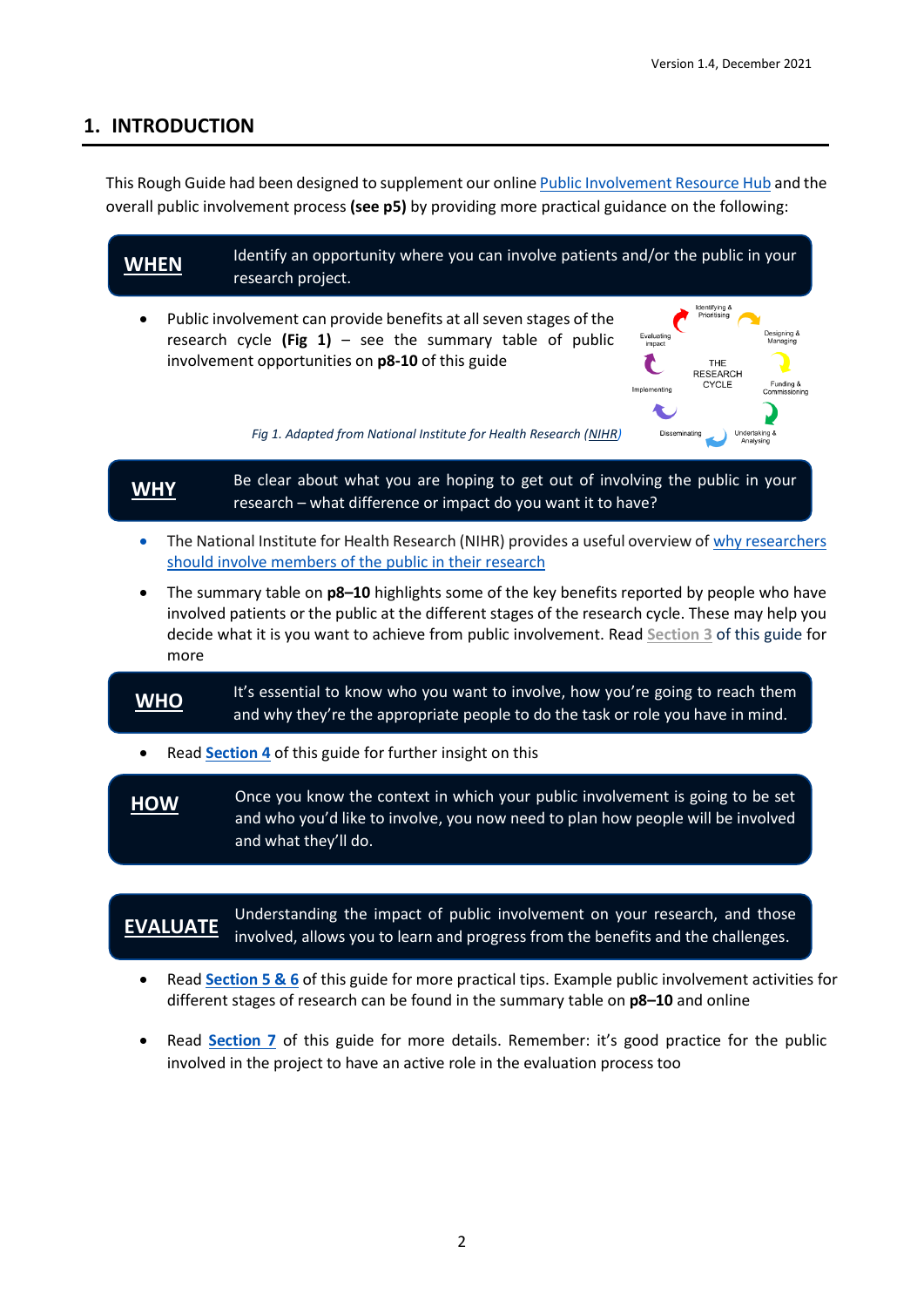#### Sharing your public involvement work and its impact with those you involved and your colleagues not only helps your efforts and impact go further, but it makes those involved feel valued and adds to the growing evidence base from which others can learn and progress. **SHARE**

• Read **[Section 8](#page-27-0)** of this guide for more information

**For more detail on any of these sections, visit the online [Public Involvement](https://www.imperial.ac.uk/patient-experience-research-centre/ppi/ppi-resource-hub/) Resource Hub.**

# **2. GETTING STARTED WITH PUBLIC INVOLVEMENT**

# <span id="page-3-0"></span>**2.1 A Recap of Key Definitions**

The difference between 'Public Involvement' and 'Public Engagement' can be confusing, no less so because different funders use these terms to mean different things. 'Co-production' is being used more commonly in research and although not appropriate for all projects, you should know how it differs from Involvement and Engagement.

Officially the [NIHR](https://www.nihr.ac.uk/about-us/glossary.htm?letter=P&postcategory=-1) define these as follows:

## **Patient and public involvement (PPI) now referred to as 'public involvement':**

*'An active partnership between patients and the public and researchers in the research process, rather than the use of people as 'subjects' of research.* 

*Patient and public involvement in research is often defined as doing research 'with' or 'by' people who use services rather than 'to', 'about' or 'for' them. This includes, for example, working with research funders to prioritise research, offering advice as members of a project steering group, commenting on, and developing research materials, and undertaking interviews with research participants.* 

*When using the term 'public' we include patients, potential patients, carers and people who use health and social care services as well as people from organisations that represent people who use services.''*

## **Public engagement:**

*'Ways in which research can be shared with the public in a two-way process. Engagement encourages researchers to listen and interact with the general public, for example, via science festivals, open days, media coverage.'*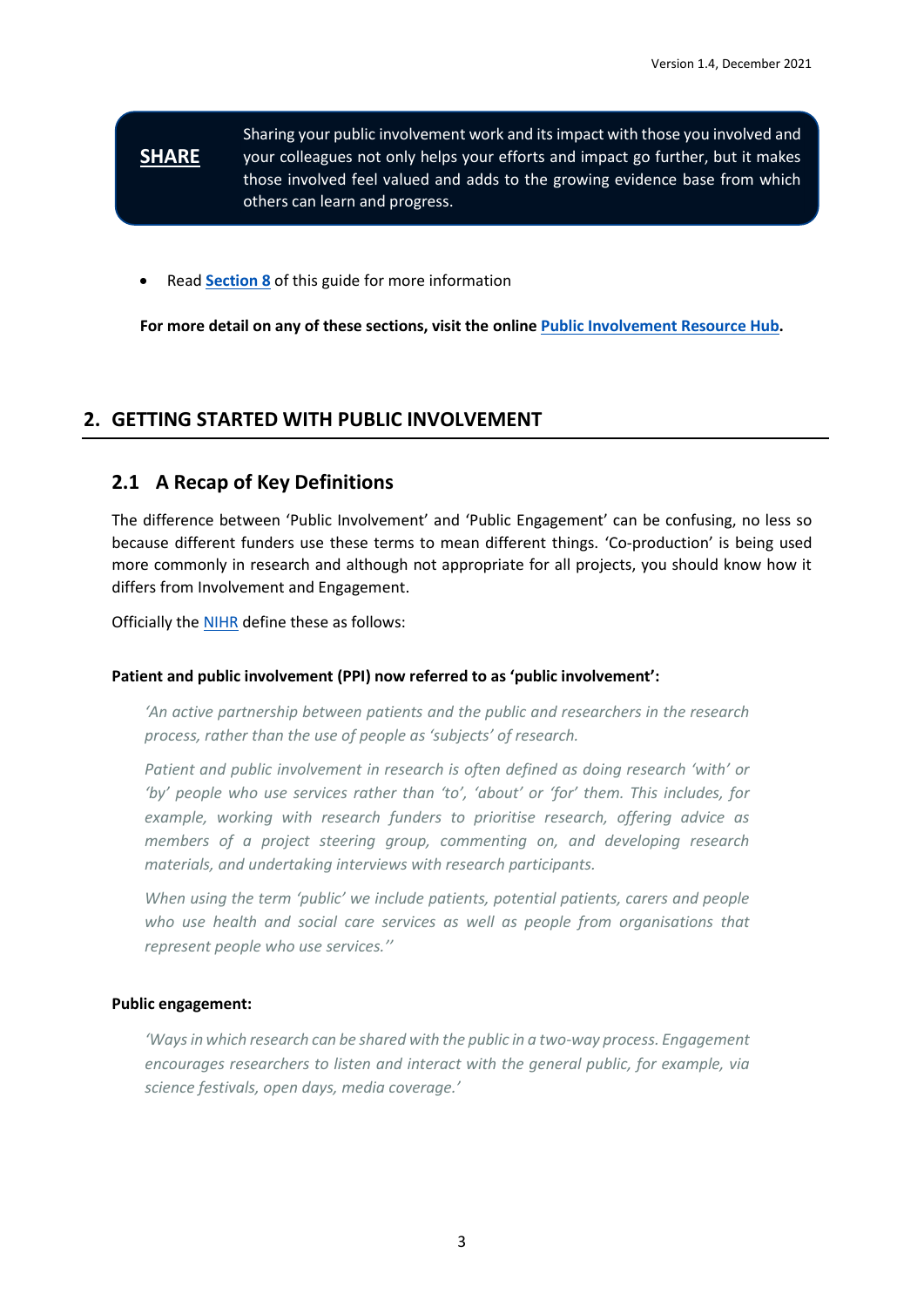## Both public involvement and engagement are distinct from…

## **Participation:**

*'Taking part in a research study, for example people being recruited to take part in a clinical trial or another kind of research study, joining in a focus group or completing a questionnaire.'*

## **Co-production:**

## This is a term which you will increasingly hear in relation to involving the public in research.

*'Co-producing a research project is an approach in which researchers, practitioners and the public work together, sharing power and responsibility from the start to the end of the project, including the generation of knowledge.'*

## **Other co-production guidance and resources**

- NIHR's Guidance on [co-producing a research project](https://www.learningforinvolvement.org.uk/wp-content/uploads/2021/04/NIHR-Guidance-on-co-producing-a-research-project-April-2021.pdf)  April 2021.
- Improvement Science Snapshot [Co-production of applied health and research \(NIHR ARC](https://www.youtube.com/watch?v=24o5w_egPoE)  [Yorkshire and Humber\) \(video\)](https://www.youtube.com/watch?v=24o5w_egPoE)
- [CCopeY: A Mixed-Methods Coproduced Study on the Mental Health Status and Coping Strategies](https://pubmed.ncbi.nlm.nih.gov/33589305/)  [of Young People During COVID-19 UK Lockdown](https://pubmed.ncbi.nlm.nih.gov/33589305/) (paper)
- [Co-production in research: co-researcher perspectives on its values and challenges](https://journals.sagepub.com/doi/full/10.1177/0308022620929542) (paper)
- Example of co-production project: [Could bird songs help boost engagement with hearing tests?](https://www.imperial.ac.uk/news/190086/could-bird-songs-help-boost-engagement/) (blog)

## **A small note on: DEFINITIONS**

'Patient and Public Involvement' is now more commonly called **'Public Involvement'**. This is because the term '**public**' is considered by the NIHR to include: *'patients, potential patients, carers and people who use health and social care services as well as people from organisations that represent people who use services'*. They also note that, *'Whilst all of us are actual, former or indeed potential users of health and social care services, there is an important distinction to be made between the perspectives of the public and the perspectives of people who have a professional role in health and social care services.'*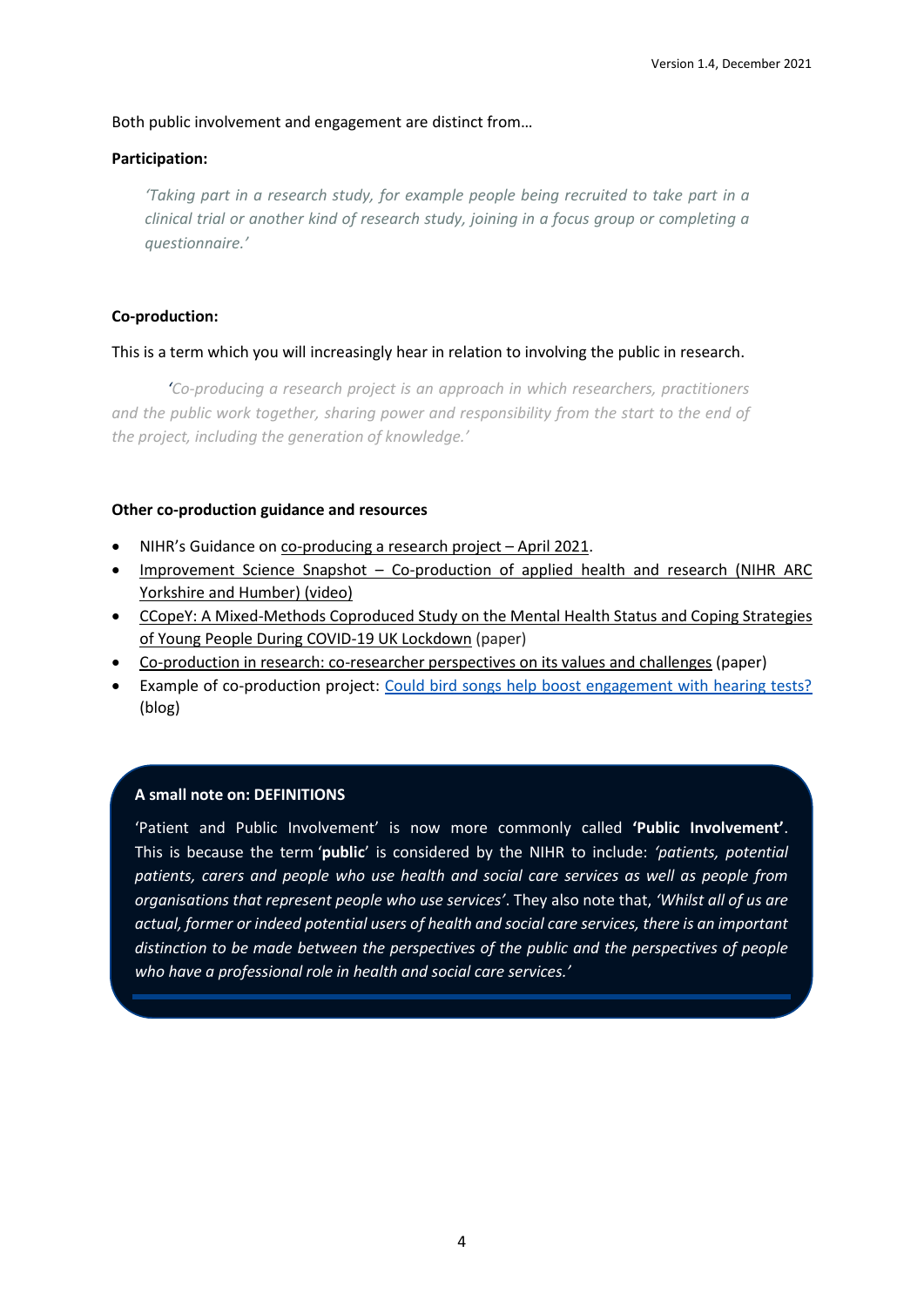# <span id="page-5-0"></span>**2.2 An Overview of the Public Involvement Process**

Public involvement in research doesn't need to be complicated. The key thing to remember is that involvement is a mechanism that fosters communication with people who have experience of, or are affected by, specific health issues. This ensures their voice and insight helps to inform translational research.

In its most basic terms, the public involvement process looks like this:



There are many opportunities throughout the research cycle to involve people although these may differ slightly between research projects. It is up to you as a researcher to plan how you will involve people, identify who will provide insight into these aspects of your research so you can involve them, find them (we can help but building relationships with members of your research population from a very early stage is integral), how you'll go about getting started, and how you'll evaluate the impact and share your outcomes at the end.

All the content provided on our [Resource Hub,](https://www.imperial.ac.uk/patient-experience-research-centre/ppi/ppi-resource-hub/) in the [case studies on our blog,](http://wwwf.imperial.ac.uk/blog/perc/category/case-studies/) and within this Rough Guide have been designed to help you get going with this process.

# **A small note on: the Data Protection Act 2018**

When collecting names, contact details (and perhaps even "sensitive data" in the form of the health condition they live with) of members of the public for future use (i.e. to invite them to other involvement opportunities) or continuing public involvement activities, these need to be kept securely and the use to which they are put made clear.

The policies which apply to the retention and use of this data may vary depending on your department. You will need to check with your [Data Protection Co-ordinator.](https://www.imperial.ac.uk/admin-services/secretariat/information-governance/data-protection/data-protection-co-ordinators/)

Please be aware that the Data Protection Act 2018 came into force and replaced the Data Protection Act 1998 on 23 May 2018. The provisions of the EU General Data Protection Regulation (GDPR) have been incorporated directly into UK law as the UK GDPR. For most organisations, the UK GDPR is the law to turn to first however, the Data Protection Act 2018 supplies a lot of the detail about how privacy law will apply to the UK specifically and sectors / types of activity. PERC has a Privacy Notice on our Resource Hub which has been created to cover people consenting to sign up to public involvement and engagement activities.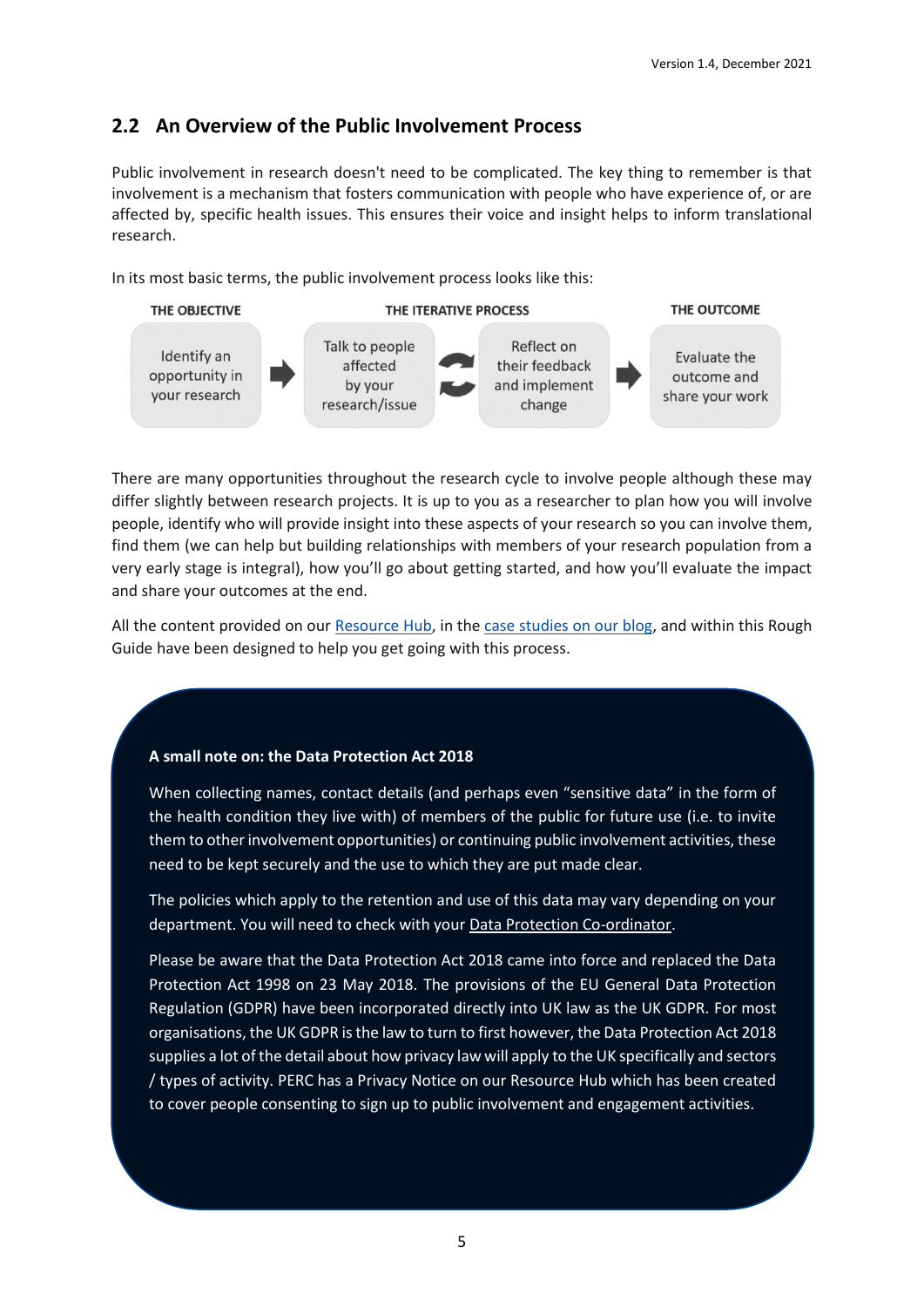# <span id="page-6-0"></span>**2.3 Funding Public Involvement**

Public involvement is now a requirement of almost all funders. Therefore, any costs associated with public involvement (e.g. activity costs, rewarding people for their time – **see p23**) should be budgeted for within your research grant, or funded through alternative sources.

Launched in 2020, the National Institute for Health Research's (NIHR) [Centre for Engagement and](https://www.nihr.ac.uk/news/nihr-launches-new-centre-for-engagement-and-dissemination/24576)  [Dissemination](https://www.nihr.ac.uk/news/nihr-launches-new-centre-for-engagement-and-dissemination/24576) has released new (April 2021) payment guidance for bot[h researchers](https://www.nihr.ac.uk/documents/payment-guidance-for-researchers-and-professionals/27392) an[d members of](https://www.nihr.ac.uk/documents/centre-for-engagement-and-dissemination-recognition-payments-for-public-contributors/24979)  [the public](https://www.nihr.ac.uk/documents/centre-for-engagement-and-dissemination-recognition-payments-for-public-contributors/24979) that can be accessed on the NIHR website. This guidance also addresses the impact of members of the public [receiving payment while on benefits,](https://www.nihr.ac.uk/documents/welfare-benefits-jobcentre-letter/27407) for which further advice should be sought on a case-by-case basis.

There are small pre-funding grants available from the NIHR [Research Design Service \(RDS\) London](https://www.rds-london.nihr.ac.uk/patient-public-involvement/enabling-involvement-fund/)'s 'Public [Involvement Fund](https://www.rds-london.nihr.ac.uk/patient-public-involvement/enabling-involvement-fund/)', which can be used to plan involvement in a project before the project has been funded. This may be useful if you wish to bring together a group of patients or members of the public to discuss appropriate ways for involvement in your proposed research project. The funds could be used to cover room hire costs, refreshments, travel expenses and paying for peoples' time to discuss the proposal. You are required to apply for this funding at least 8 weeks before you wish to use it and the process requires you to claim back the costs directly from the RDS London.

Top tips for funding applications:

- 1. Check the definition of 'public involvement' and 'public engagement' used by the funder and use the same one. Some funders use 'public engagement' to capture 'public involvement', such as the Economics and Social Research Council and the Wellcome Trust.
- 2. Make sure the plain English summary *is* plain English. Invite a member of the public to check it for readability. If you're unsure or need more guidance, visit NIHR's [Plain English summaries.](http://www.invo.org.uk/resource-centre/plain-english-summaries/) Remember that 1 in 7 adults in the UK have a literacy level of a 9 to 11 year old<sup>1</sup>.
- 3. Make sure your proposed public involvement plans are relevant to your research and remember to include anything you have already done that contributes to your plan and how it informed or changed the plan (e.g. '…held initial discussions with patients with scope for further involvement'; '…discussed the acceptability of research methods…').
- 4. Don't be over ambitious in your planning there's nothing wrong with keeping it simple, especially if this is your first-time involving members of the public!
- 5. Highlight why the people you wish to involve are appropriate to give insight into the project (e.g. they reflect your target population, have lived experience of your research area or are a carer for someone who does), how you plan to promote diversity and inclusivity in those you involve and how you will support those you involve (e.g. offering relevant training and other support).
- 6. Work out the costs and include them in your budget, i.e. rewarding people for their time, travel expenses, childcare and carer expenses (if applicable) refreshments, wifi costs (if involvement is virtual) and room hire. It may be useful to look at INVOLVE's [involvement cost calculator](http://www.invo.org.uk/resource-centre/payment-and-recognition-for-public-involvement/involvement-cost-calculator/) for guidance and categories of expenses, however the guidance is no longer updated by INVOLVE so do not use it as an exhaustive resource.

<sup>1</sup> https://literacytrust.org.uk/parents-and-families/adult-literacy/what-do-adult-literacy-levels-mean/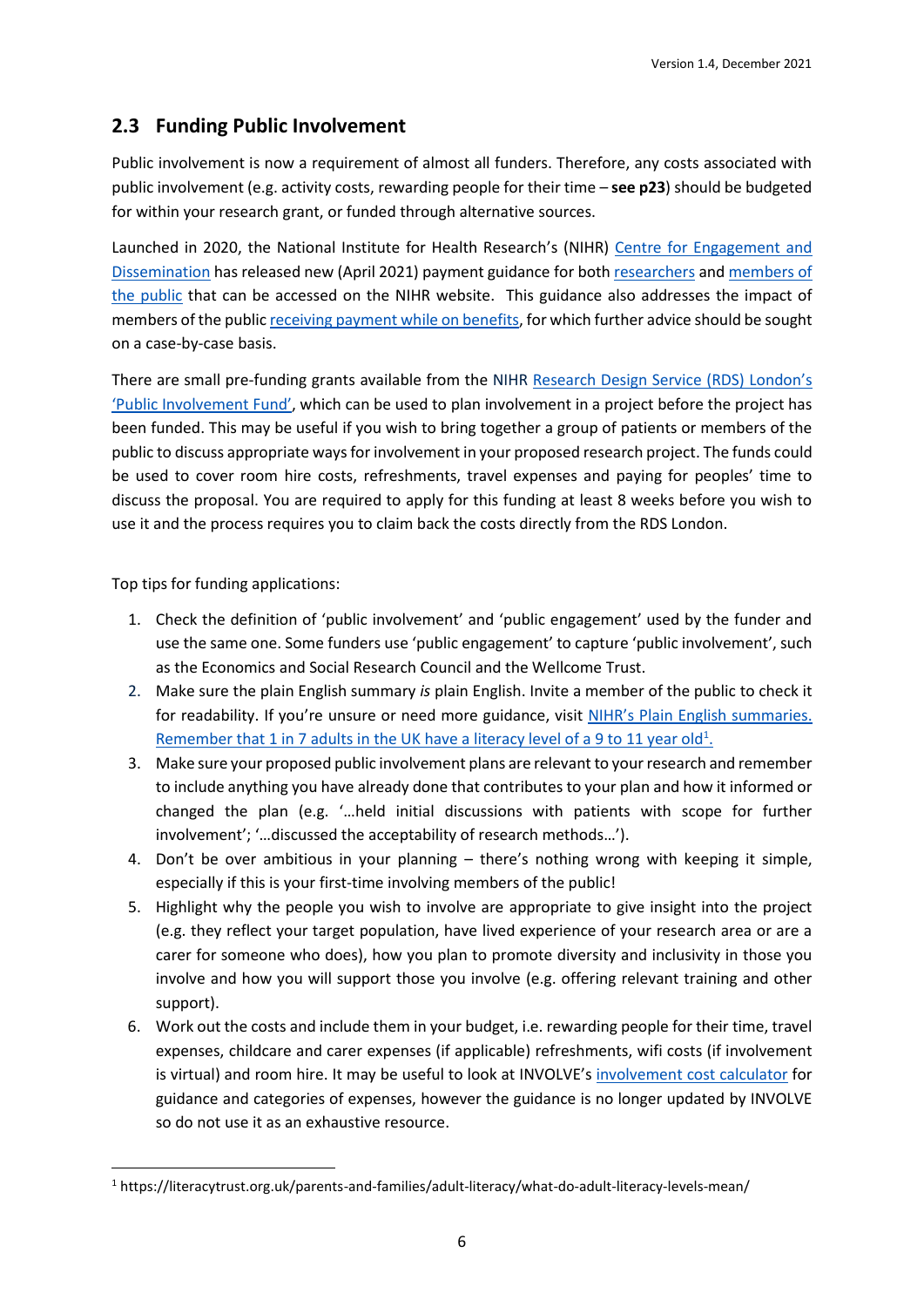- 7. Refer to any planned public involvement in other parts of your application so that it is clear you consider that public involvement is part of, and integral to, the whole research process (e.g. in your dissemination plans, pathways to impact etc).
- 8. Only name a member of the public as a public co-applicant if they have agreed and you will involve them throughout the project as you would involve an academic co-applicant, not just at a certain point. For more information on public co-applicants read the NIHR's "Public Co [Applicants in Research Guidance](https://www.learningforinvolvement.org.uk/?opportunity=public-co-applicants-in-research-guidance)"
- 9. Be authentic because members of the public experienced in public involvement sit on funding panels too.
- 10. Never cut and paste from public involvement websites the reviewers will recognise plagiarism.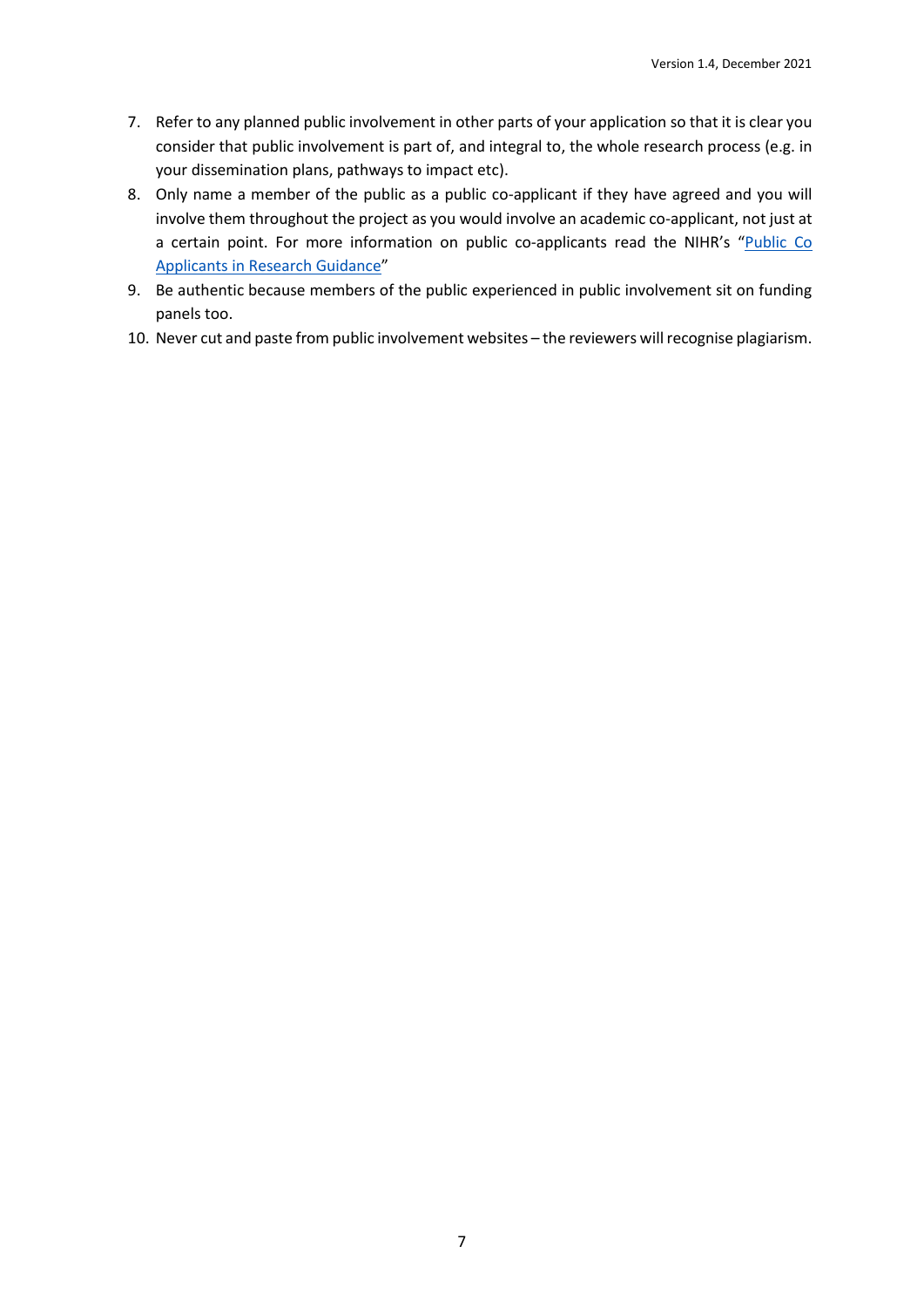# **2.4 An Overview of Public Involvement Opportunities in Research**

#### [Content source: [PERC,](https://www.imperial.ac.uk/patient-experience-research-centre/) [NIHR](https://www.nihr.ac.uk/patients-carers-and-the-public/i-want-to-help-with-research/) an[d PiiaF Database\]](http://piiaf.org.uk/documents/impacts-database.pdf)

Ideally researchers will be able to involve patients or the public at every stage of their project, however depending on the project and its complexity, involvement may not be possible at all stages. First understand what you want to achieve with public involvement, and then work out the most appropriate way to meet your goals effectively and efficiently. Evidence suggests that involvement has the greatest impact when people are involved throughout the entire research project rather than at one discrete stage. Being involved from the start creates a sense of ownership over the research, which often translates into greater commitment. Even if involvement is not possible at any other stage, the public can always be involved in providing advice on the plan for dissemination of results and the best ways and places to ensure the research population hears about these in ways accessible to them.

<span id="page-8-0"></span>

| WHEN:<br>Research stage                                  | WHY:<br>Reasons to involve people                                                                                                                                                                                                                                                 | HOW:<br>How to involve people                                                                                                                                                                                                                                                                                                                                                                                             | HOW:<br><b>Real-life examples</b>                                                                                                                                                                                                                                                                         |
|----------------------------------------------------------|-----------------------------------------------------------------------------------------------------------------------------------------------------------------------------------------------------------------------------------------------------------------------------------|---------------------------------------------------------------------------------------------------------------------------------------------------------------------------------------------------------------------------------------------------------------------------------------------------------------------------------------------------------------------------------------------------------------------------|-----------------------------------------------------------------------------------------------------------------------------------------------------------------------------------------------------------------------------------------------------------------------------------------------------------|
| 1: Identifying &<br>Prioritising<br>See more online      | Identify unmet needs and novel research areas<br>• Align research focus with patient/public interest<br>Sense check theories and ideas<br>Increase likelihood of funding<br>Maximise your 'pathway to impact' from the<br>start of your project                                   | Contact local user groups or patient forums to help inform your research<br>priorities<br>Listen to people's own experiences and unmet needs to inspire novel<br>research questions<br>Adopt a published model or approach for involving the public in agenda<br>setting research, e.g. James Lind Alliance Priority Setting Partnership                                                                                  | <b>James Lind Alliance Priority Setting</b><br>Partnership<br>The Dialogue Model<br>• The Delphi Method case study<br>See the Action Catalogue for more<br>inspiration<br>Beyond the role of<br>Paper:<br>participant: a first-hand account of<br>the experiences of a patient-<br>oriented research team |
| <b>Funding</b><br>2:<br>Commissioning<br>See more online | • Help explore clinically important research areas<br>• Align research with public interest/patient need<br>• Speed up the funding process<br>• Give greater credibility to your research proposal<br>• Open-up funding opportunities from patient<br>organisations and charities | Involve the public in reviewing lay summaries, research proposals and<br>public involvement plans, making sure appropriate costs are allocated<br>Invite people to identify possible ethical issues and the acceptability of<br>the proposal<br>Offer an active role in developing the research grant application<br>Connect with organisations representing patient groups or conditions<br>٠<br>who commission research | <b>Duchenne Parent Project</b><br><b>Mental Health Research UK Awards</b><br>See the <b>Action Catalogue</b> for more<br>inspiration                                                                                                                                                                      |
| 3:<br>Designing<br>&<br>Planning                         | Improve the relevance, clarity and feasibility of<br>your research design and outcome measures<br>• Improve the reliability of your research tools                                                                                                                                | Invite people to review your research protocol for potential difficulties,<br>as well as highlight new areas for further patient/public involvement                                                                                                                                                                                                                                                                       | Case study: The Healthy Start,<br>Happy Start Study (PERC's blog)                                                                                                                                                                                                                                         |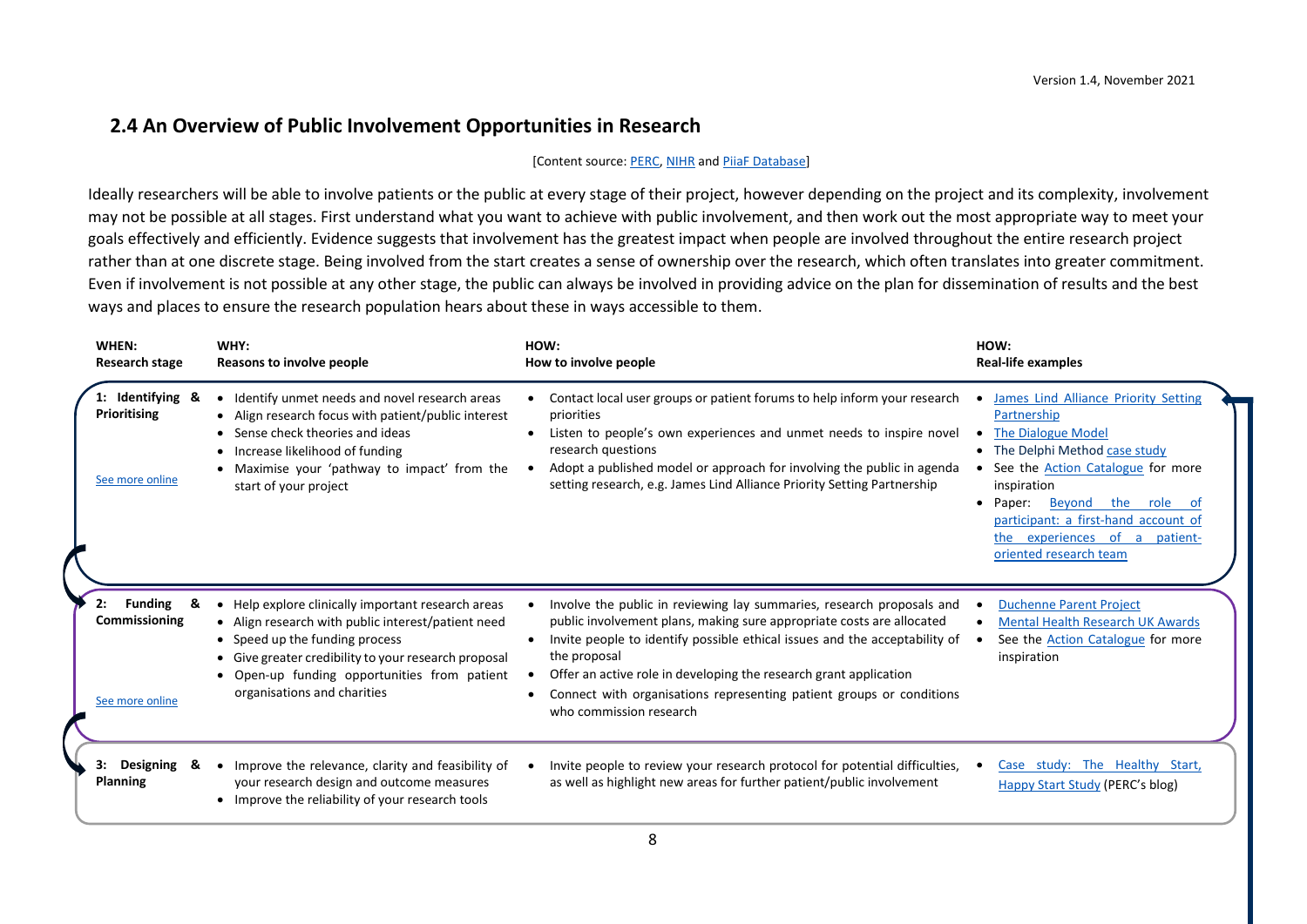| See more online                                         | • Improve the diversity of participants<br>• Improve the recruitment process, participant<br>experience and response/retention rates<br>• Speed up the research and ethics approval<br>process                                                                                                                                                                                                       | Give the public/patients an active part in developing and reviewing your<br>research tools for accessibility and relevance, including questionnaires,<br>information sheets and consent forms<br>Work with the public on your recruitment and dissemination strategy<br>$\bullet$<br>Give the public relevant roles in governance i.e. monitoring and<br>managing elements of the research process or project.                                                                                                                                                                                                                                | Case study: Young People in Psych<br><b>Research Group (iMAGine study)</b><br>Case study: Involving women to<br>design and develop research into<br>early onset pre- eclampsia (PERC's<br>blog)                                                                                                                       |
|---------------------------------------------------------|------------------------------------------------------------------------------------------------------------------------------------------------------------------------------------------------------------------------------------------------------------------------------------------------------------------------------------------------------------------------------------------------------|-----------------------------------------------------------------------------------------------------------------------------------------------------------------------------------------------------------------------------------------------------------------------------------------------------------------------------------------------------------------------------------------------------------------------------------------------------------------------------------------------------------------------------------------------------------------------------------------------------------------------------------------------|-----------------------------------------------------------------------------------------------------------------------------------------------------------------------------------------------------------------------------------------------------------------------------------------------------------------------|
| 4: Undertaking &<br><b>Analysing</b><br>See more online | Improve the quantity, quality and relevance of •<br>$\bullet$<br>data collected<br>• Improve the honesty, reliability and depth of .<br>responses or patient insight<br>• Enrich and improve the quality of your •<br>interpretations and conclusions<br>• Increase the likelihood of publication in a peer-<br>reviewed journal                                                                     | Involve the public/patients in performing library-based research or<br>reviewing documentary evidence<br>Involve the public/patients in carrying out interviews and surveys or<br>running focus groups<br>Get the public/patients to code interview transcripts or assist you in<br>developing missing themes from your data<br>Consult the public/patients to see if they interpret the data differently to<br>$\bullet$<br>the research team                                                                                                                                                                                                | Imperial's IMPRESS study (video)<br>Case Study: Involving teenagers in<br>research about the environment<br>and mental health<br>Paper: Patient involvement in<br>qualitative data analysis<br>See the <b>Action Catalogue</b> for more<br>inspiration                                                                |
| 5: Disseminating<br>See more online                     | • Improve the translation of the research by using<br>language and messages that are more easily<br>understood by a public audience<br>• Help reach wider, more diverse scientific and<br>public audiences<br>• Increase the power and credibility of your<br>message and raise the profile of your research<br>• Improve the likelihood of your research being<br>continued, adopted or implemented | Involve the public/patients in developing/reviewing the dissemination<br>strategy and plain language summary of findings to ensure they are<br>clear and accessible to all, including languages into which these should<br>be translated for your research population<br>• Invite those you involve to speak at conferences, or to patients, groups<br>or service providers, as well as assist the process by distributing results<br>in accessible formats relevant to them through their informal networks<br>Give those you involve an active part developing print and digital content<br>$\bullet$<br>accessible to those it is targeted | Case study: You and your hormones<br>(PERC's blog)<br>Paper: CCopeY<br>$\bullet$<br>See the <b>Action Catalogue</b> for more<br>inspiration                                                                                                                                                                           |
| 6: Implementing<br>See more online                      | • Help your project have greater impact<br>• See your work reach and be adopted by more<br>diverse groups<br>• Improve public opinion, acceptance or insight<br>into your research area<br>· Raise you team/organisation's profile, which<br>may improve future funding opportunities                                                                                                                | Get assistance from public/patient groups in lobbying for change or<br>$\bullet$<br>payment of an intervention<br>• Encourage patient organisations to register as stakeholders with .<br>regulators such as the Medicines Healthcare Regulatory Authority<br>(MHRA) and National Institute for Health and Care Excellence (NICE) who<br>licence and pay for new drugs and devices<br>Ask people you involve for ideas on creative ways to implement or<br>maximise impact of work                                                                                                                                                            | Case study: Developing the iKnife<br>(PERC's blog)<br>Case study: Developing MatImms -<br>an immunisation smartphone app<br>(PERC's blog)<br>• See the <b>Action Catalogue</b> for more<br>inspiration<br>Paper: Patient advocacy group<br>involvement in health technology<br>assessments: an observational<br>study |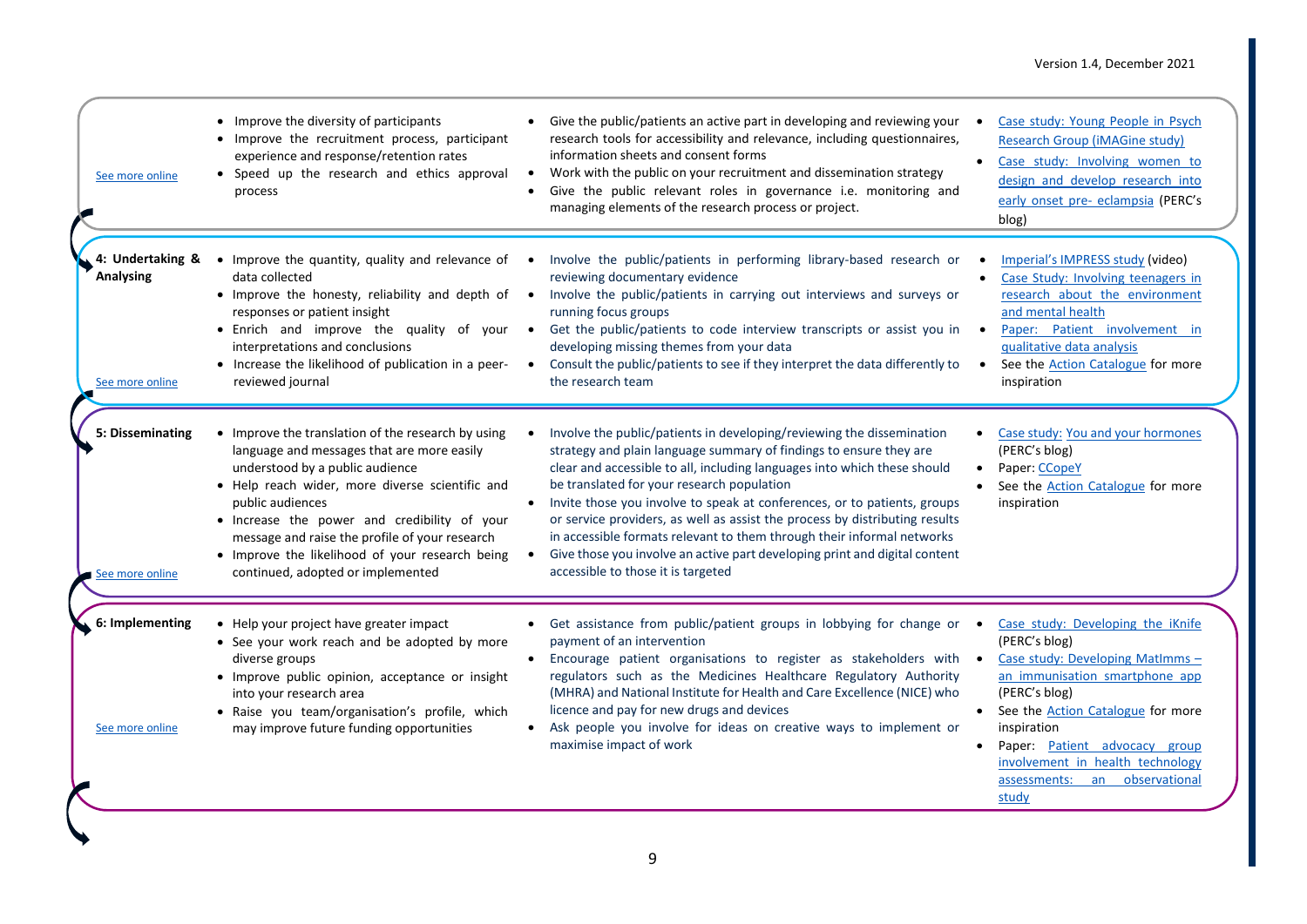#### **7: Evaluating**

See more [online](https://www.imperial.ac.uk/patient-experience-research-centre/ppi/ppi-resource-hub/implementing_evaluating/)

- research process and impact
	- Demonstrate the power of societal and multidisciplinary collaboration
	- Improve the evidence base for best practice in undertaking public involvement
	- Identify challenges in undertaking public involvement to assist in finding solutions
	- Allow a more critical evaluation of the research project and public involvement activities
- Gain a wider range of perspectives on the Involve public contributors in determining how you will monitor and Oxford BRC Evaluating PPI evaluate the research project, and their involvement in this
	- Collaborate with the public/patients to evaluate the research process, including any barriers that arose
	- Get those you involved to reflect on their role, what they have learned and what impact they feel they had
- [Framework](https://oxfordhealthbrc.nihr.ac.uk/patient-and-public-involvement/ppi-strategy/evaluating-patient-and-public-involvement/)
- [Public involvement in research:](https://www.ncbi.nlm.nih.gov/books/NBK260168/)  [assessing impact through a realist](https://www.ncbi.nlm.nih.gov/books/NBK260168/)  [evaluation](https://www.ncbi.nlm.nih.gov/books/NBK260168/)
- See the [Action Catalogue](http://actioncatalogue.eu/) for more inspiration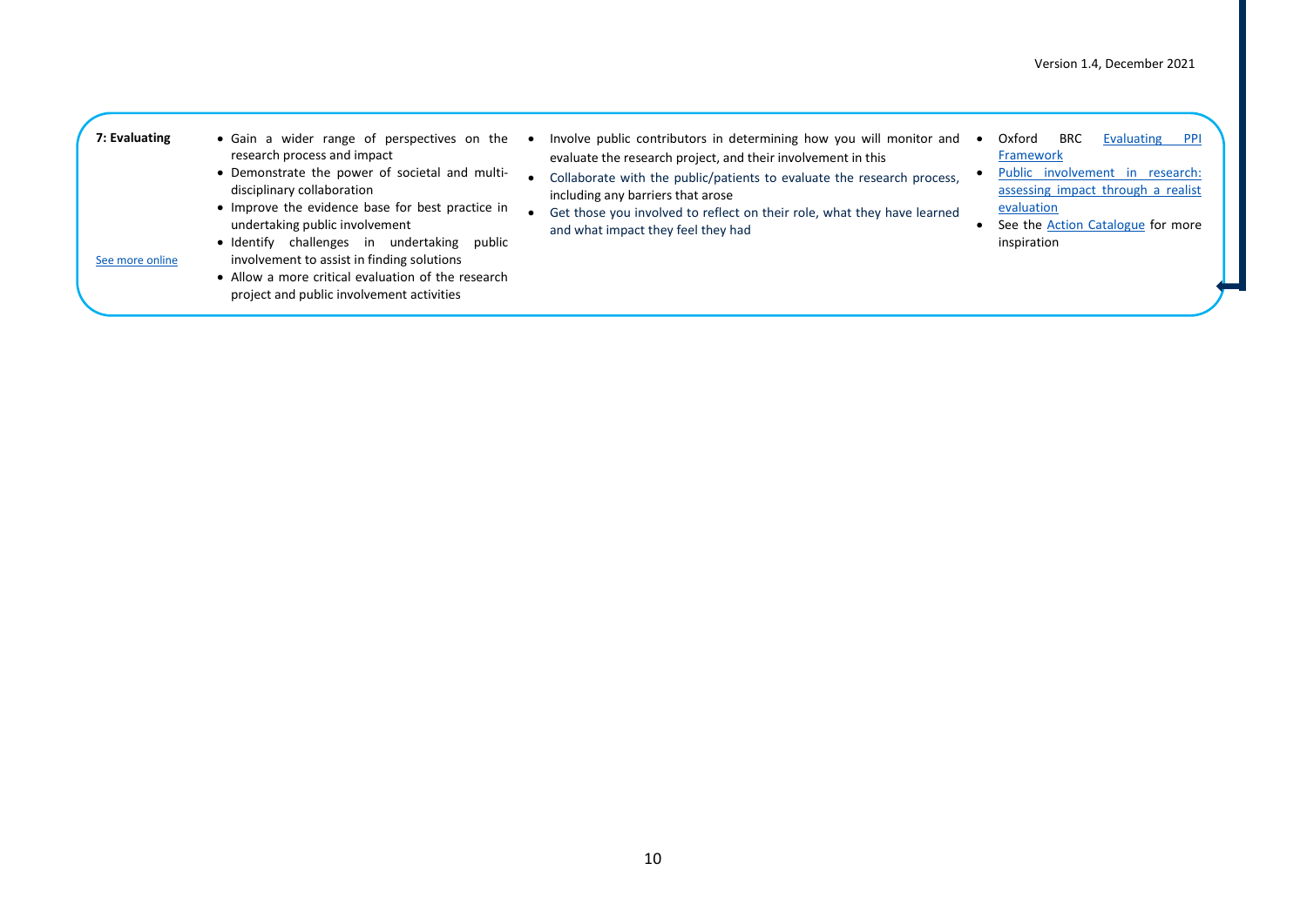# <span id="page-11-0"></span>**2.5 Top Tips for Successful Public Involvement**

| <b>TRY TO INVOLVE AS</b><br><b>DIVERSE</b><br><b>A GROUP OF PEOPLE</b><br>AS POSSIBLE | Involving people from diverse<br>backgrounds gives the greatest<br>insight into the public perspective<br>of your research and is integral to<br>ensure your research is as<br>representative of your research<br>population as possible - See p 14<br>for more |
|---------------------------------------------------------------------------------------|-----------------------------------------------------------------------------------------------------------------------------------------------------------------------------------------------------------------------------------------------------------------|
| <b>DO YOUR BEST TO</b><br><b>ACCOMMODATE</b><br><b>DIFFERENCES</b>                    | Involving people from diverse<br>backgrounds also means ensuring<br>your involvement activities can<br>accommodate the diversity of needs<br>that they may have<br>See p 21 for more.                                                                           |
| <b>BE PREPARED TO</b><br><b>MANAG</b><br><b>PEOPLE</b><br><b>EXPECTATIONS</b>         | People get involved in research for<br>various reasons so make sure you<br>understand what they hope to gain<br>from the experience, but also make<br>sure they understand their role and<br>how you hope they will contribute<br>See p 22 for more.            |
| THE AVERAGE<br><b>READING AGE IN THE UK</b><br><b>IS ABOUT</b><br><b>9 YEARS</b>      | Consider the words and grammar you<br>use when preparing reading and visual<br>materials for patients and members of<br>the public<br>Visit NIHR website for help on writing<br>in Plain English.                                                               |
| Expect to go to the people you<br>involve                                             | You may need to run activities in the<br>evening or at weekends so as to not<br>disadvantage those who are in<br>full-time employment<br>Assess the appropriateness of going<br>to the people you want to involve vs.<br>asking them to come to you             |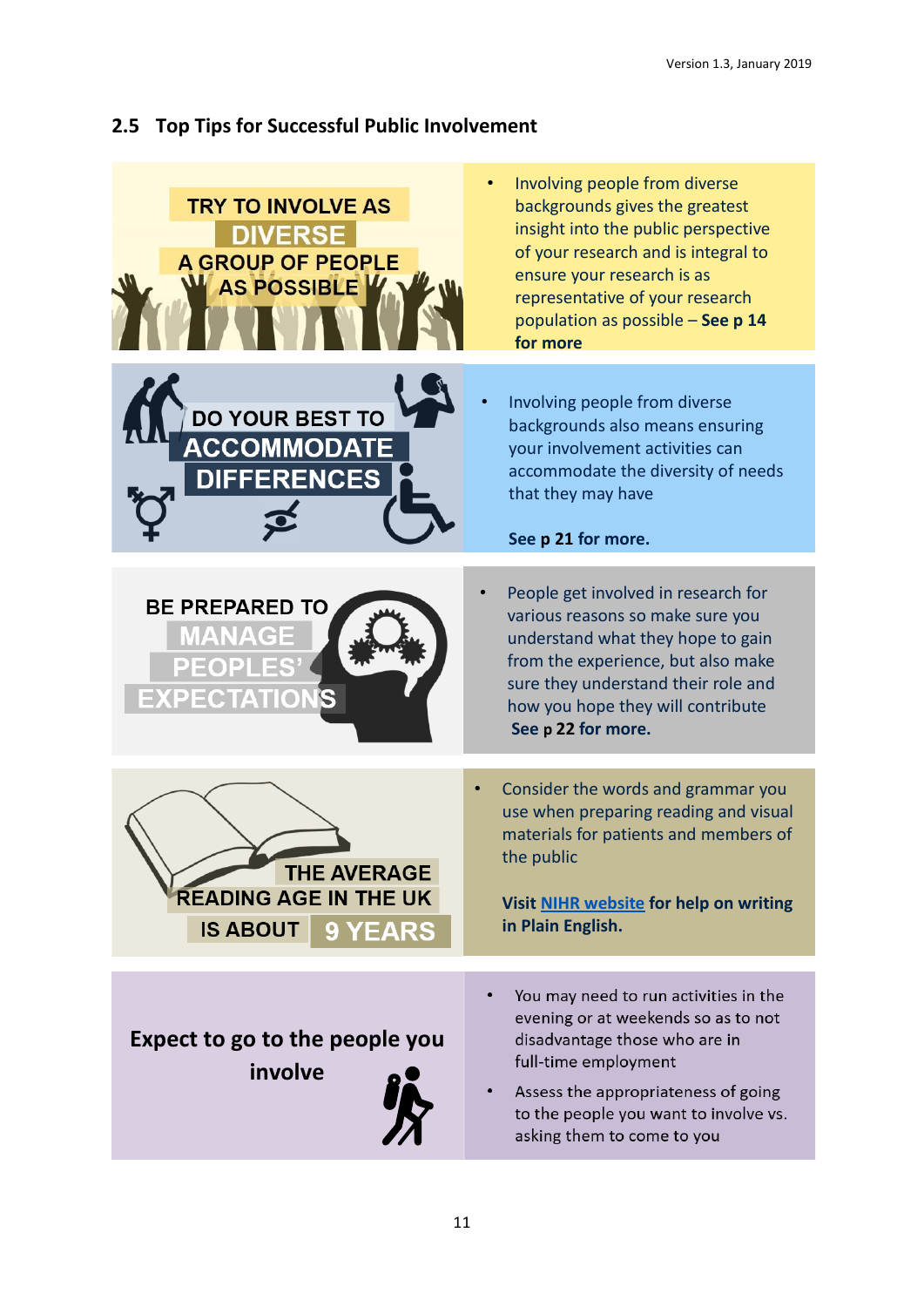# <span id="page-12-0"></span>**3. WHY INVOLVE THE PUBLIC IN YOUR RESEARCH**

# **3.1 Understanding Your Aims**

The rationale for involving the public in research has been well-documented by many researchers and organisations (see INVOLVE's historic overview of why [researchers](http://www.invo.org.uk/posttyperesource/why-should-members-of-the-public-be-involved-in-research/) should involve members of the public in their [research\)](http://www.invo.org.uk/posttyperesource/why-should-members-of-the-public-be-involved-in-research/). But it's important you understand the unique challenges of your own project if you're going to achieve meaningful public involvement.

Ask yourself these questions:

- 1. What am I hoping to achieve? or What outcome am I looking for?
- 2. What issue or challenge in my research or research plans could the perspective of the public or experiential knowledge of patients help to overcome?
- 3. What difference or impact do I want this involvement to make?

This will not only help to focus your public involvement plans and guide your choice of approach but will enable you to plan your evaluation process too. See **[Section](#page-25-0) 7** – Evaluating the impact of your public involvement work – for ideas and tools to help with this.

**Find out why and how other Imperial College researchers involved public members in their work, by reading their case [studies](http://wwwf.imperial.ac.uk/blog/perc/category/case-studies/) on our blog.**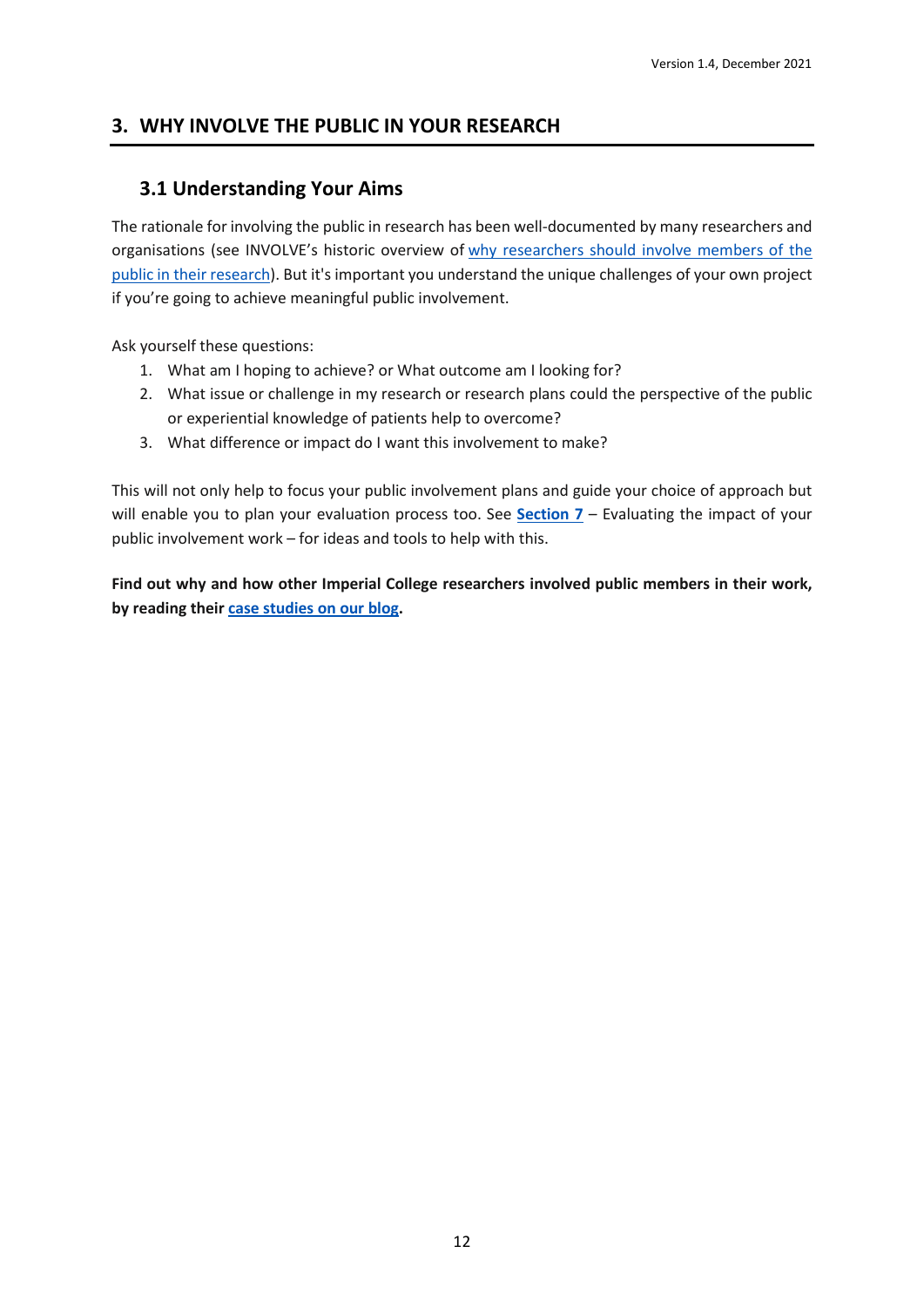# **4. DECIDING WHO TO INVOLVE**

# <span id="page-13-0"></span>**4.1 Know your audience**

Who to involve will depend on:

- 1. **The insight or perspective you need –** typically the population on which your research is based (e.g. specific patient groups), but it may also simply be a perspective that you don't have yourself (e.g. general public/patient)
- 2. **The purpose of your involvement plans** what you want to achieve and what people will be asked to do

Ideally you want to involve a range of people, from a variety of backgrounds, who reflect the population the research is likely to impact. Remember, the greater the diversity of people you involve, the richer the opinions you will get in return. This is of vital importance in order to address underrepresentation in research of many groups in the population who have historically and continue to be [underrepresented and underserved by research and health services.](https://www.nihr.ac.uk/documents/improving-inclusion-of-under-served-groups-in-clinical-research-guidance-from-include-project/25435)

No one person should be thought of as being confined to a specific group, but if you want to reach people with a certain type of insight, here are several approaches to consider.

| <b>Target audience</b>                                                   | Ways to reach them                                                                                                                                                                                                                                                                                                                                                                                                                                                                                                                                                                                                                                                                    |
|--------------------------------------------------------------------------|---------------------------------------------------------------------------------------------------------------------------------------------------------------------------------------------------------------------------------------------------------------------------------------------------------------------------------------------------------------------------------------------------------------------------------------------------------------------------------------------------------------------------------------------------------------------------------------------------------------------------------------------------------------------------------------|
| Experts by experience<br>(i.e. condition-specific<br>patients or carers) | Through healthcare professionals - Do you know anyone working in the<br>$\bullet$<br>field? Will they let you put up posters or hand out flyers in an outpatient<br>clinic or ask patients if they wish to be involved on your behalf? (N.B.<br>this does not require ethics approval when it's for public involvement)<br>Third sector organisations and charities - these groups will often have<br>$\bullet$<br>a large network of patient contacts however you will need to establish<br>relationships with them in advance. Be mindful that some may have<br>limited capacity and resources and may not be able to prioritise your<br>request especially if they don't know you. |
|                                                                          | Your research team's website and/or Twitter handle - this could be an<br>$\bullet$<br>easy way to advertise opportunities; however, it's best not to rely on<br>this approach, especially if you're unsure whether the people you want<br>to involve are active followers                                                                                                                                                                                                                                                                                                                                                                                                             |
| General public                                                           | Personal connections, social media, public engagement events or even<br>$\bullet$<br>people on the street/in a café<br>Posters on noticeboards, bus stops, libraries.<br>$\bullet$<br>Neighbourhood websites like "Nextdoor"<br>$\bullet$<br>NIHR Imperial PERC's mailing list. PERC sends out a newsletter with<br>$\bullet$<br>public involvement opportunities taking place at Imperial College or<br>Imperial College Healthcare Trust approximately every 3 months.<br>$\bullet$                                                                                                                                                                                                 |
| Community groups                                                         | The Community Champions programme brings local people and<br>$\bullet$<br>services together to improve health and wellbeing and to reduce<br>inequalities<br>Consumer health groups such as Healthwatch. Some are membership<br>$\bullet$<br>organisations that distribute opportunities to their members. The                                                                                                                                                                                                                                                                                                                                                                        |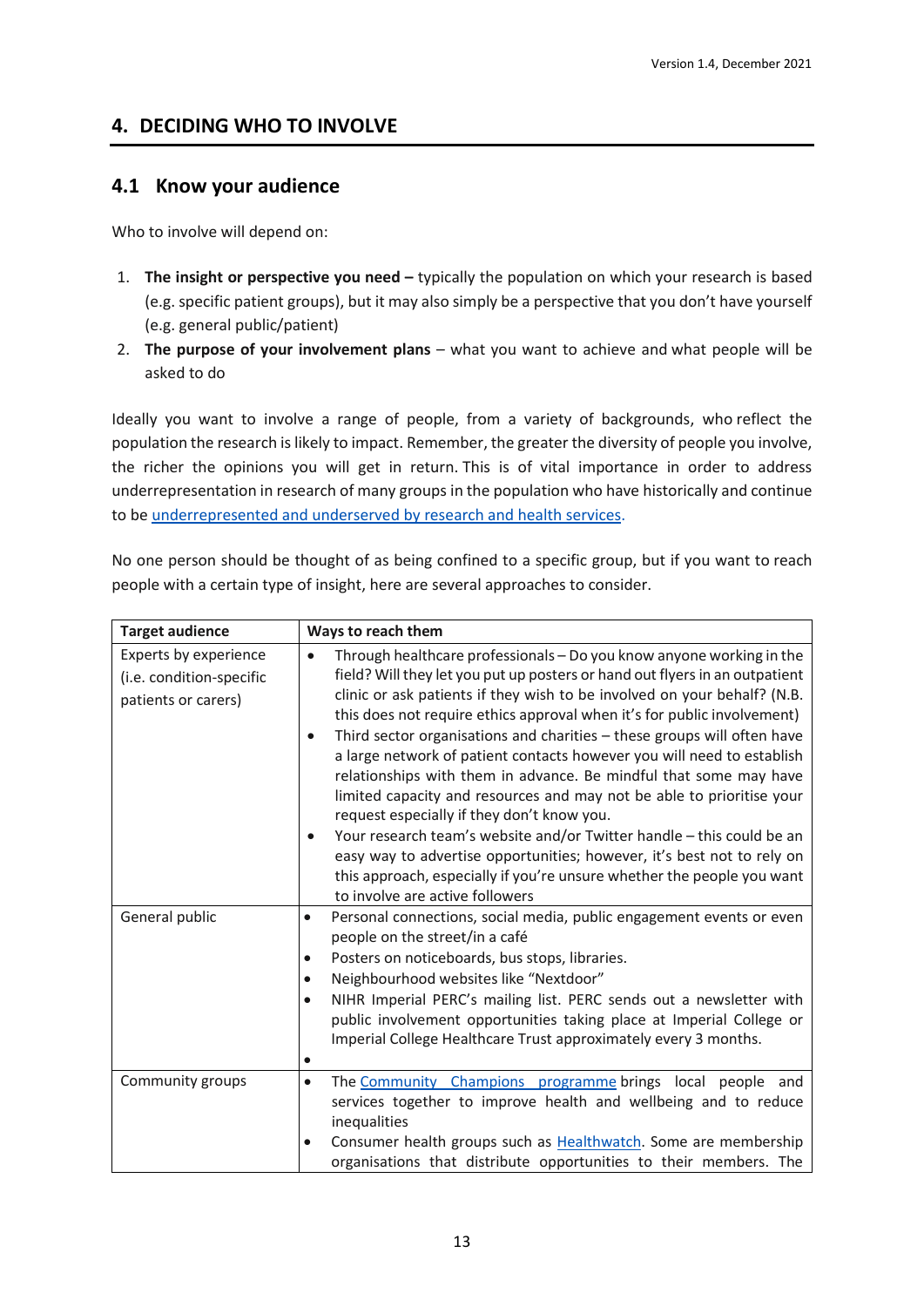|                                                                 | Healthwatch covering the Imperial College North West London<br>geographical area is Healthwatch Central West London                                                                                                                                                                                                                                                                                                                                                                                                                                                                                                                                                                                                                                                                                                                                                                                                                                 |  |  |
|-----------------------------------------------------------------|-----------------------------------------------------------------------------------------------------------------------------------------------------------------------------------------------------------------------------------------------------------------------------------------------------------------------------------------------------------------------------------------------------------------------------------------------------------------------------------------------------------------------------------------------------------------------------------------------------------------------------------------------------------------------------------------------------------------------------------------------------------------------------------------------------------------------------------------------------------------------------------------------------------------------------------------------------|--|--|
| People with public<br>involvement experience                    | VOICE is an online platform for advertising and hosting public<br>involvement, engagement and certain participation (excludes clinical<br>trials) opportunities. Members of the public can sign up for free and<br>choose subjects they wish to hear about and are sent a newsletter<br>based on these choices every Friday. It aims to capture the public's vast<br>experience, ideas, opinions and expectations about the research,<br>innovations and policy developments affecting their lives. Established<br>by Newcastle University, Imperial College London joined as the first<br>external collaborator in January 2019 giving Imperial College and<br>Imperial College Healthcare Trust researchers the ability to post a range<br>of public involvement opportunities on the platform, undertake polls,<br>host discussion forums as well as share news and feedback amongst<br>other things. Find out more about VOICE at Imperial here |  |  |
| Imperial Young Person's<br>Advisory Network (17 to<br>25 years) | The network enables and empowers young people (17-25 years old) to<br>٠<br>shape and influence current and future health and services research<br>taking place at Imperial College or Imperial College Healthcare Trust.<br>The network is sent a newsletter with public involvement opportunities<br>approximately every 3 months.                                                                                                                                                                                                                                                                                                                                                                                                                                                                                                                                                                                                                 |  |  |

# <span id="page-14-0"></span>**Addressing inclusivity and underrepresentation in research**

People recruited into health and social care research often do not represent those most in need. Those who are under-served often have demographic and socioeconomic factors that increase the health inequalities they experience. Due to their underrepresentation, findings from the research may not apply to all groups of patients. This in turn limits treatment options for under-served people, increases health disparities and perpetuates the cycle of inequalities.

People who are [underrepresented and underserved](https://www.nihr.ac.uk/documents/improving-inclusion-of-under-served-groups-in-clinical-research-guidance-from-include-project/25435) in research describe groups of people whose perspectives are often missed from healthcare evaluation and research, and are underrepresented in healthcare decision-making.

Improving the openness and inclusivity of research (both participation and involvement) will be one of the key ways to counteract health inequalities in health services and research.

As is not possible for researchers to representatively sample their target population for public involvement purposes, inclusion of people from **diverse backgrounds is what's key.** Remember that no one person can ever fully represent a disease area or group of people, but they can contribute a valuable non-research perspective. This is why we call members of the public who are involved in research "public contributors" rather than "public representatives" as no one can represent all of the public.

The idea of inclusivity originates from us often only reaching out to those who are easiest to find or engage with, e.g. those who are already involved in research or who attend science engagement events. Previously, communities that were not typically engaged were called 'hard-to-reach' or 'seldom heard', but these phrases are no longer used after acknowledgement that it is research processes and approaches that create the barriers to engagement. People don't consider themselves 'hard-to-reach' but perhaps 'easy to ignore'. Creating "inclusive opportunities" for people to be involved in research is one of the six **UK Standards for Public Involvement (see page 24**).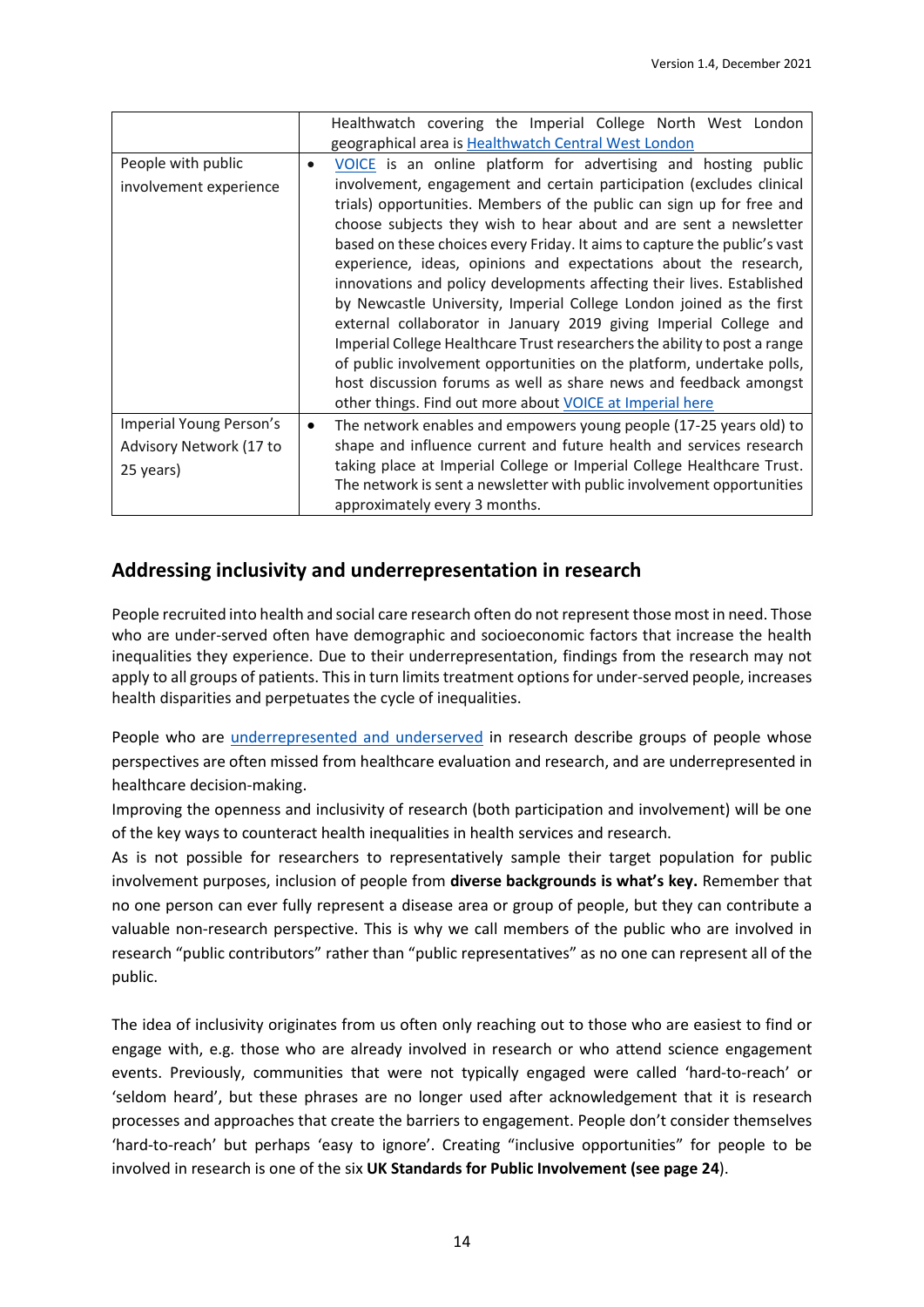Depending on the field, underrepresented groups may be anyone. But often they include people who identify as having 'protected characteristics' (as defined by the **Equality Act 2010**). This may relate to their geographical location, age, disability (e.g. people with a learning disability), gender reassignment, marriage or civil partnership, pregnancy and maternity, ethnicity, religion or belief, sex, sexual orientation (e.g. people who identify as lesbian, gay, bisexual or transgender (LGBT+)), socio-economic status and access to health or social care. The NIHR has recently included a requirement in their funding applications as part of their equality, diversity and inclusion (EDI) guidance for researchers to document how they are collecting information on equality, diversity and inclusion characteristics, how these have been addressed in their research proposal including steps taken to ensure the research sample is representative of the population at which the study is targeted. This includes explaining how the recruitment is planned to ensure inclusivity of study participation and justify and explain any exclusions.

Proactive efforts should be made to involve as diverse a range of relevant communities, backgrounds and perspectives as possible in both research participation and involvement in research. This will often involve taking your research to people and communities and a place where they feel comfortable, rather than expecting them to come to you at a venue of your choice.

# **Resources for addressing underrepresentation in research participation**

# **NIHR INCLUDE Project:**

- [Improving inclusion of under-served groups in clinical research: Guidance from INCLUDE](https://www.nihr.ac.uk/documents/improving-inclusion-of-under-served-groups-in-clinical-research-guidance-from-include-project/25435)  [project](https://www.nihr.ac.uk/documents/improving-inclusion-of-under-served-groups-in-clinical-research-guidance-from-include-project/25435) - examples of good practice and resources to guide teams seeking to engage with, and improve inclusion of, under-served groups in health research.
- [INCLUDE Ethnicity Framework](https://www.trialforge.org/trial-forge-centre/include/) aims to help research trial teams think carefully about which ethnic groups should be included in their trial for its results to be widely applicable, and what challenges there may be to making this possible.
- [INCLUDE webpage](https://sites.google.com/nihr.ac.uk/include/home) updated with relevant training and resources
- "Ensuring that COVID-19 research is inclusive: guidance from the NIHR INCLUDE project" [\(https://bmjopen.bmj.com/content/10/11/e043634\)](https://bmjopen.bmj.com/content/10/11/e043634) Centre for Black and Minority Ethnic Health:
- Ensuring ethnic diversity in research advice for researchers
- [Increasing participation of Black Asian and Minority Ethnic \(BAME\) groups in health and social](http://arc-em.nihr.ac.uk/clahrcs-store/increasing-participation-black-asian-and-minority-ethnic-bame-groups-health-and-social)  [care research:](http://arc-em.nihr.ac.uk/clahrcs-store/increasing-participation-black-asian-and-minority-ethnic-bame-groups-health-and-social) a toolkit and asso[cia](https://centreforbmehealth.org.uk/wp-content/uploads/2020/07/Checklist_COVID_BME_v2.pdf)ted [checklist](https://centreforbmehealth.org.uk/wp-content/uploads/2020/07/Checklist_COVID_BME_v2.pdf) - Applied Research Collaborative East Midlands
- **[Equality Impact Assessment \(EqIA\) Toolkit](https://arc-em.nihr.ac.uk/news-events/news/mission-underway-open-research-all)** designed to ensure that equality considerations apply to all stages of the research process

# **Training:**

• [NIHR INCLUDE online course](https://learn.nihr.ac.uk/course/view.php?id=820) - accessible online through NIHR Learn. For new users, you will be prompted to register at the login page. Upon completion of the registration form, you will then have access to the course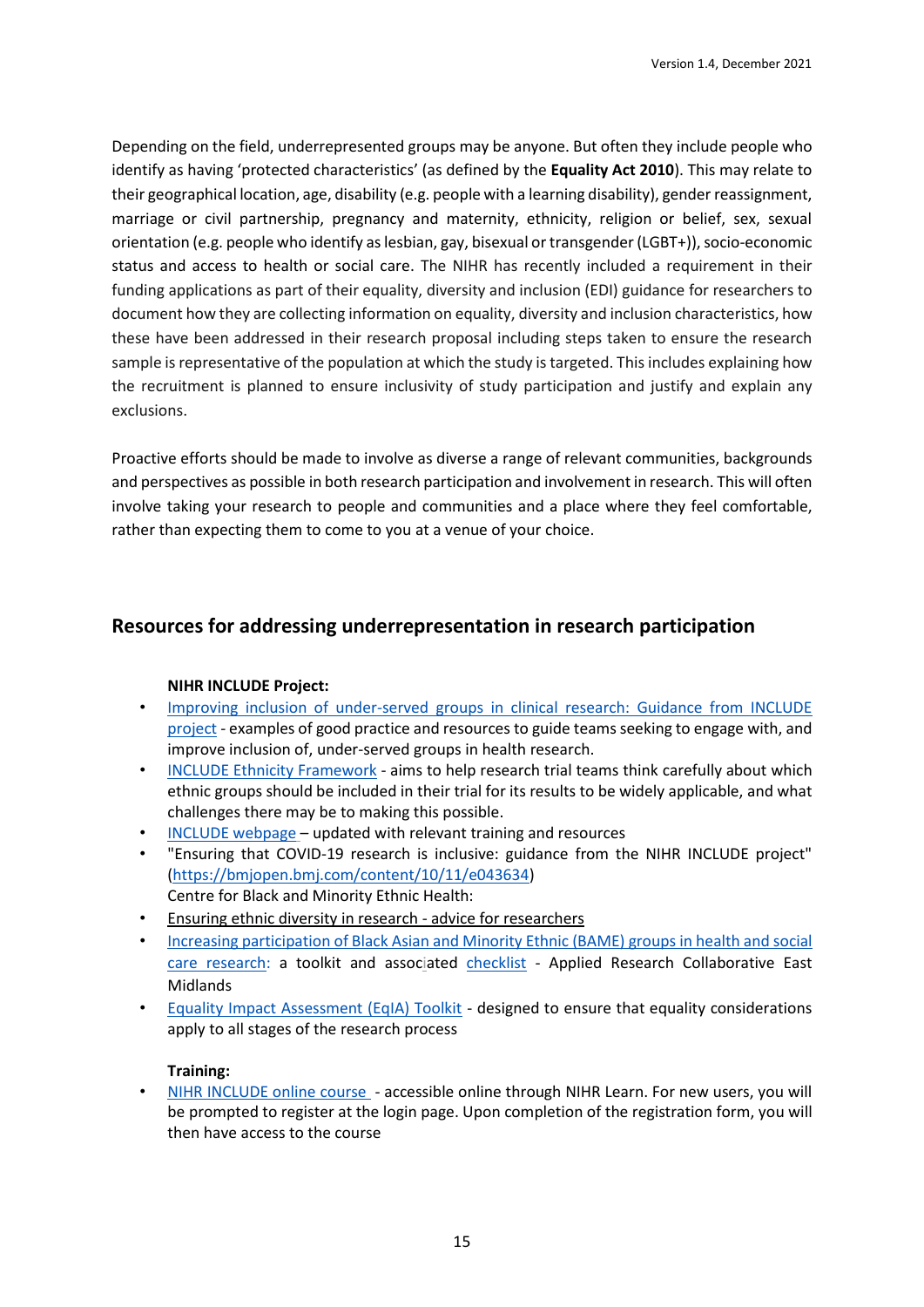# **Further resources for addressing underrepresentation in research participation**

- Pan D, Sze S, Minhas JS, et al. The impact of ethnicity on clinical outcomes in COVID19: a systematic review. [EClinicalMedicine](https://doi.org/10.1016/j.eclinm.2020.100404) [2020; published online June 3.](https://doi.org/10.1016/j.eclinm.2020.100404)
- Treweek S, Forouhi NG, Narayan KMV, Khunti K. [COVID-19 and ethnicity: who will research](https://www.ncbi.nlm.nih.gov/pmc/articles/PMC7292594/)  [results apply to?](https://www.ncbi.nlm.nih.gov/pmc/articles/PMC7292594/) *Lancet*. 2020;395(10242):1955-1957. doi:10.1016/S0140-6736(20)31380-5
- ["Developing a roadmap to improve trial delivery for under-served groups: results from a UK](https://trialsjournal.biomedcentral.com/articles/10.1186/s13063-020-04613-7)  [multi-stakeholder process"](https://trialsjournal.biomedcentral.com/articles/10.1186/s13063-020-04613-7)
- Marmot Review report ['Fair Society, Healthy Lives | Local Government Association](https://www.local.gov.uk/marmot-review-report-fair-society-healthy-lives)
- [Mind-the-Gap-A-handbook-of-clinical-signs-in-Black-and-Brown-skin.-first-edition-2020.pdf](https://litfl.com/wp-content/uploads/2020/09/Mind-the-Gap-A-handbook-of-clinical-signs-in-Black-and-Brown-skin.-first-edition-2020.pdf)  [\(litfl.com\)](https://litfl.com/wp-content/uploads/2020/09/Mind-the-Gap-A-handbook-of-clinical-signs-in-Black-and-Brown-skin.-first-edition-2020.pdf)
- [Racial Bias in Pulse Oximetry Measurement | NEJM](https://www.nejm.org/doi/full/10.1056/NEJMc2029240)
- [Developing a roadmap to improve trial delivery for under-served groups: results from a UK](https://trialsjournal.biomedcentral.com/articles/10.1186/s13063-020-04613-7)  [multi-stakeholder process"](https://trialsjournal.biomedcentral.com/articles/10.1186/s13063-020-04613-7)
- [NHS Race & Health Observatory Terminology Consultation Report](https://www.nhsrho.org/publications/nhs-race-health-observatory-terminology-consultation-report/) **(November 2021)**  through a combination of survey and focus groups, insights were used to inform the creation of five principles to follow when writing and talking about race.

# **Resources for addressing underrepresentation in public involvement:**

- **NIHR Guidance**
- [NIHR Being Inclusive in Public Involvement in Health Research](https://www.learningforinvolvement.org.uk/wp-content/uploads/2021/04/NIHR-Being-Inclusive-in-Public-Involvement-in-Health-and-Care-Research-April-2021.pdf)
- [NIHR Reaching Out:](https://arc-nenc.nihr.ac.uk/resources/nihr-reaching-out-a-practical-guide-to-being-inclusive-in-public-involvement-in-health-research/) A practical guide to being inclusive in public involvement in health research – Lessons learnt from the Reaching Out programme
- [NIHR: A guide to creating inclusive content and language](https://www.learningforinvolvement.org.uk/wp-content/uploads/2021/09/A-guide-to-creating-inclusive-content-and-language.pdf)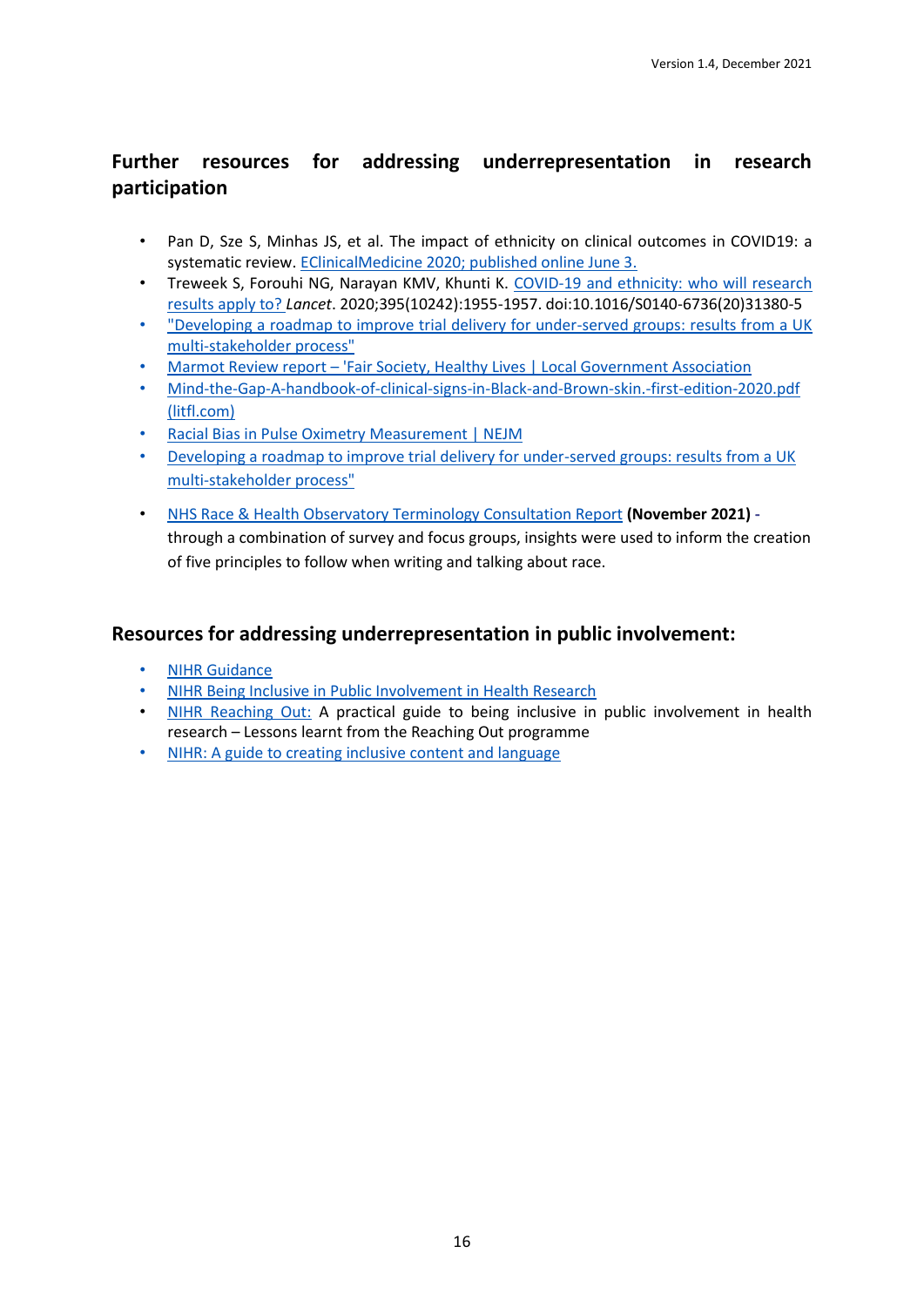# **5. CHOOSING YOUR PUBLIC INVOLVEMENT APPROACH**

# <span id="page-17-0"></span>**5.1 More Guidance on Public Involvement Methods**

There is no 'one size fits all' method of involving people. It will depend on the needs of the people you are involving, your research project, the time and resources you have available and what you want to achieve.

To help you get going here's a list of some involvement methods, starting with the simplest, along with links to where you can find more information:

| <b>Public Involvement Method</b>                                                                                                                                                                                                                                                                                                                                                                                                                                                                                                                                                                                                                                                                                                                                                                                                                                                                                                 | <b>Source for more information</b>                                                                                                                                                                                                                                                                                                                |
|----------------------------------------------------------------------------------------------------------------------------------------------------------------------------------------------------------------------------------------------------------------------------------------------------------------------------------------------------------------------------------------------------------------------------------------------------------------------------------------------------------------------------------------------------------------------------------------------------------------------------------------------------------------------------------------------------------------------------------------------------------------------------------------------------------------------------------------------------------------------------------------------------------------------------------|---------------------------------------------------------------------------------------------------------------------------------------------------------------------------------------------------------------------------------------------------------------------------------------------------------------------------------------------------|
| <b>Informal chat</b><br>Listen/Talk to someone (patient/public) with<br>experience of the research topic or issue, e.g. in a<br>hospital outpatient clinic, over the phone, via patient<br>forums or social media<br>Survey/Interview<br>Run a survey or interview in a setting where your<br>target audience may be found, e.g. waiting rooms<br><b>Focus/Discussion Groups and Workshop</b><br>Focus (or discussion) groups are similar to informal<br>chats and interviews except that you bring a range of<br>people together and hold open discussions as a group.<br>Although focus groups are also a qualitative research<br>methodology they can also be used more informally in<br>public involvement.<br>Workshops are often used to explore ideas, generate<br>new perspectives, and put forward guidelines on a<br>given project or technological development.<br>Workshops are useful for broader technological and | Just get started, you'll learn more by<br>doing.<br>Imperial College staff and students have<br>free access to the Qualtrics survey tool.<br>For more, visit:<br>http://actioncatalogue.eu/method/741<br>8<br>CRUK how to run a focus group. Cancer<br><b>Research UK Patient Involvement</b><br><b>Toolkit for Researchers [http://cruk.org]</b> |
| scientific topics with no prior consensus<br><b>Research Buddies</b><br>Research buddies are patients, consumers or<br>community members who provide links between the<br>researcher, other consumers and community<br>members, organisations or the research funder                                                                                                                                                                                                                                                                                                                                                                                                                                                                                                                                                                                                                                                             | For more, visit:<br><b>Types of Community Involvement  </b><br><b>Consumer and Community</b><br><b>Involvement Program</b><br>(cciprogram.org)                                                                                                                                                                                                    |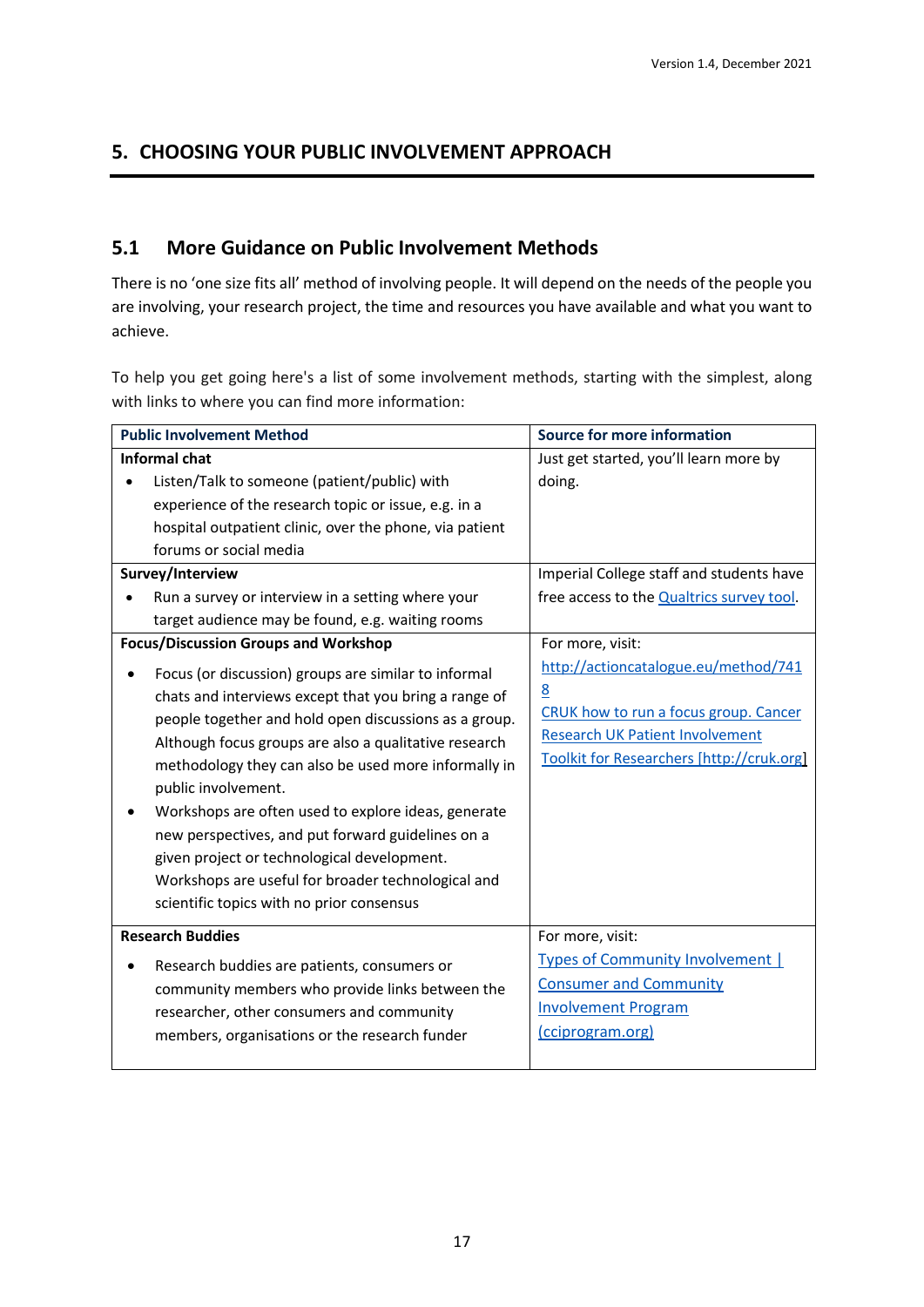|                                                                                               | Patient and public involvement in            |
|-----------------------------------------------------------------------------------------------|----------------------------------------------|
|                                                                                               | doctoral research: Impact, resources         |
|                                                                                               | and recommendations                          |
|                                                                                               |                                              |
| Patient/Public Panel, Network or Reference Groups                                             | For more, visit:                             |
| Public Panels or reference groups can be referred to                                          | <b>Types of Community Involvement  </b>      |
| throughout the course of a research project. They                                             | <b>Consumer and Community</b>                |
| provide advice at a specific stage or throughout a                                            | <b>Involvement Program</b>                   |
| project. This may be more relevant for large-scale                                            | (cciprogram.org)                             |
| projects where continuous and varied involvement can                                          | https://www.invo.org.uk/what-is-a-           |
| be adequately managed                                                                         | research-panel/                              |
|                                                                                               | <b>Patient and Public Involvement Panel:</b> |
|                                                                                               | UK Coronavirus Immunology                    |
|                                                                                               | Consortium (UKCIC)                           |
|                                                                                               |                                              |
| <b>Steering Groups/User Committees</b>                                                        | For more, visit: Types of Community          |
| These are groups of stakeholders who steer and                                                | Involvement   Consumer and                   |
| influence the research project. It will have more                                             | <b>Community Involvement Program</b>         |
| influence and involvement than a reference group,                                             | (cciprogram.org)                             |
| which only provides advice                                                                    | Example: Edge Hill Steering Group and        |
|                                                                                               | <b>PPI Advisory Group</b>                    |
|                                                                                               |                                              |
|                                                                                               |                                              |
| Public contributors in research governance e.g. members                                       | NIHR Good Practice Guidelines on the         |
| of study steering committees, data access committees etc                                      | recruitment and involvement of public        |
| A Study Steering Committee has a supervisory and                                              | contributors on Trial Steering               |
| advisory role. It has overall oversight of the trial or                                       | Committees and Study Steering<br>Committees  |
| research study and provides advice to the<br>study/trial management group, funder and sponsor |                                              |
| of the research.                                                                              |                                              |
| <b>Public Co-Applicant</b>                                                                    | For more, visit:                             |
| Public co-applicants offer a different perspective from                                       | Public Co Applicants in Research             |
| other members of the team during the development                                              | <b>Guidance (NIHR)</b>                       |
| and delivery of a study.                                                                      |                                              |
| The inclusion of public co-applicants can increase the                                        | Discovering the role of public co-           |
| breadth of experience, knowledge and skills within a                                          | applicant (University of the West of         |
| research team                                                                                 | England)                                     |
|                                                                                               | How to engage people as research co-         |
|                                                                                               | applicants (Peter Bates and Evelyn           |
|                                                                                               | Koon)                                        |
|                                                                                               |                                              |

For more public involvement ideas and guidance, visit our Public Involvement Resource Hub which includes the following online sources and reports: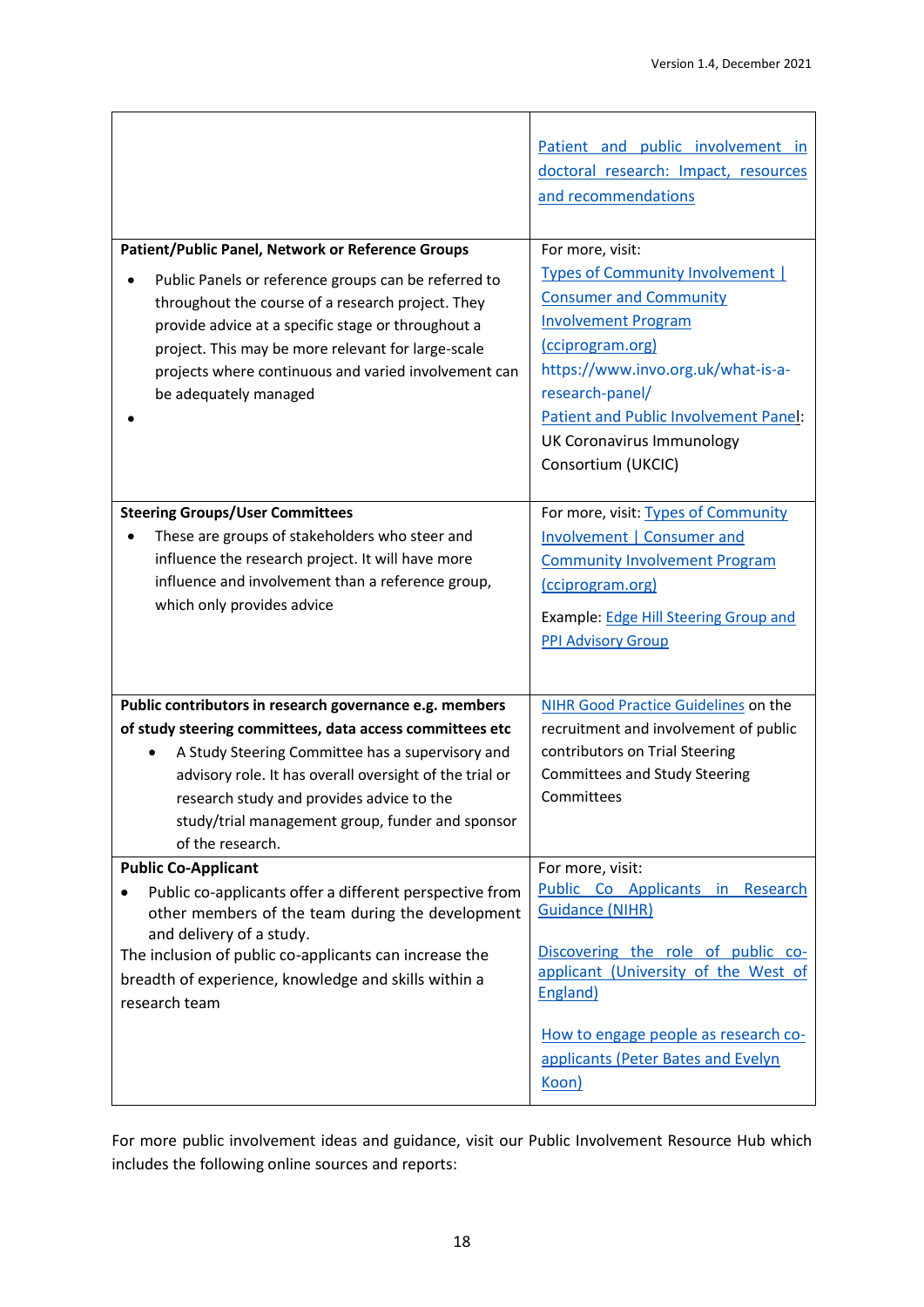• **[Cancer Research UK Patient Involvement Toolkit for Researchers](https://www.cancerresearchuk.org/funding-for-researchers/patient-involvement-toolkit-for-researchers)** [\[http://cruk.org\]](http://www.cancerresearchuk.org/funding-for-researchers/patient-and-public-involvement-ppi-toolkit-for-researchers)

Cancer Research UK provides free access to their patient involvement toolkit for researchers. Hosted within 'planning your patient involvement' is detailed information on how you prepare, deliver, and evaluate many of the methods listed above.

• **[A practical guide to patient and public involvement in lab-based research \(Feb 2020\)](https://sites.google.com/parkinsons.org.uk/ppi-in-lab-based-research/home)** This guidance has been co-produced by staff, patients, public and researchers involved in Parkinson's UK, Alzheimer's Society and NIHR UCL Hospitals BRC.

• **[The Action Catalogue](http://actioncatalogue.eu/)** [\[http://actioncatalogue.eu/\]](http://actioncatalogue.eu/)

This is an online decision support tool that is intended to enable researchers, policymakers and others wanting to conduct inclusive research, to find the method best suited for their specific project needs. The Engage2020 Action Catalogue is an outcome of the Engage2020 project, which is funded by the European Commission (DG Research).

## • **[A research handbook for patient and public involvement researchers \(Oct 2018\)](https://www.manchesteropenhive.com/view/9781526136527/9781526136527.xml?rskey=CKcnUn&result=2)**

This handbook is written for patients and members of the public who want to understand more about the approaches, methods and language used by health-services researchers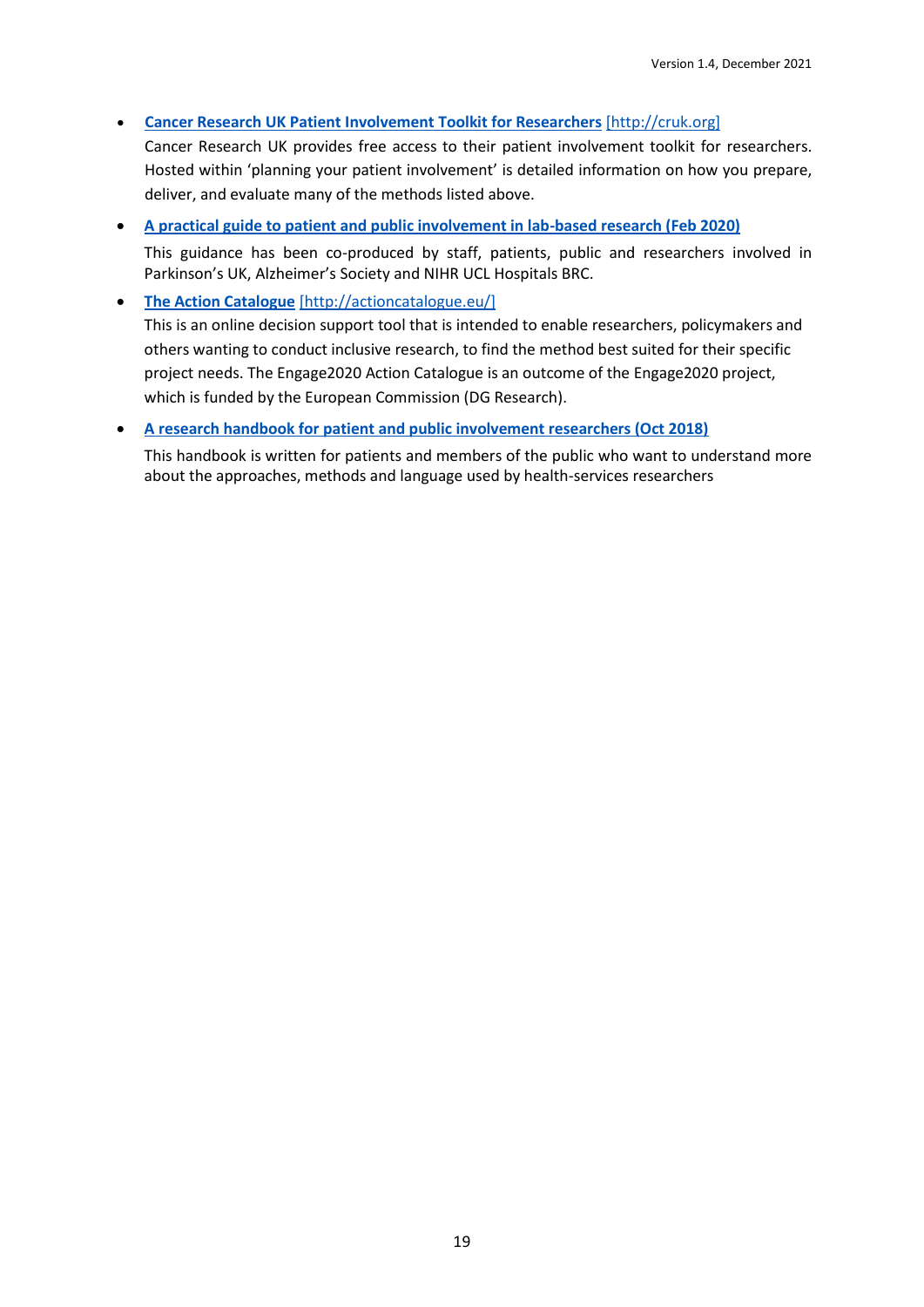# <span id="page-20-0"></span>**6. HOW TO SUPPORT THE PEOPLE YOU INVOLVE**

# **6.1 Providing Training**

Evidence suggests that public involvement is more likely to have a positive impact if those you involve first receive appropriate training, and then continued support. If the people you are involving in your research are representative of your research population then they will come with a mix of skills and needs. Providing training both on the process of public involvement and on the basics of research and its stages is all part of involving people.

If you are involving patients and members of the public in your research, then it is expected that you provide them with some training. This doesn't mean using your research grant to send them on a course. Whether it's organised by you or someone else, the training should meet the specific needs of those you are involving and take place at the outset of the involvement. You can use the *Training/Support questionnaire template* to help you understand the training needs of those you involve, as some may be more familiar to public involvement and research processes than others. The questionnaire is accessible from our onlin[e Public Involvement](https://www.imperial.ac.uk/patient-experience-research-centre/ppi/ppi-resource-hub/implementing_evaluating/) Resource Hub [scroll down to 'Further Public Involvement Resources' > 'Public Involvement Public Partner Documents'].

Training involves taking the time to explain the general stages of your project, the timeline as well as providing more specific details of your research, protocol and methodology in simple terms. It would be useful to also cover any background to the project, such as where your funding comes from, when you must report to your funder and what you must provide. Depending on the needs of the group, ongoing training could be provided throughout the course of the project.

# **Training Resources for Patients and Members of the Public**

Imperial has an online introductory course on public involvement in research which is suitable for both researchers and members of the public - visit our [Public Involvement Training page.](http://www.imperial.ac.uk/patient-experience-research-centre/ppi/ppi-training/) There are also other online training courses available including the NIHR's **Public [reviewing](http://www.invo.org.uk/resource-centre/learning-and-development/public-reviewing-with-the-national-institute-for-health-research-nihr/#top) with the National Institute for Health [Research](http://www.invo.org.uk/resource-centre/learning-and-development/public-reviewing-with-the-national-institute-for-health-research-nihr/#top) (NIHR)** which is suitable for members of the public and researchers and covers writing and reviewing research funding applications. However, you will still need to provide background and explanations about your project to those you involve.

If your department holds research symposiums, you could also invite your public involvement contributors along. This is a great opportunity for public engagement if the content is made accessible to the public and is not too scientific.

**Visit our [Public Involvement](http://www.imperial.ac.uk/patient-experience-research-centre/ppi/ppi-training/) Training page for more links to:**

- Training and resources
- Downloadable public involvement guides
- Plain English public involvement glossaries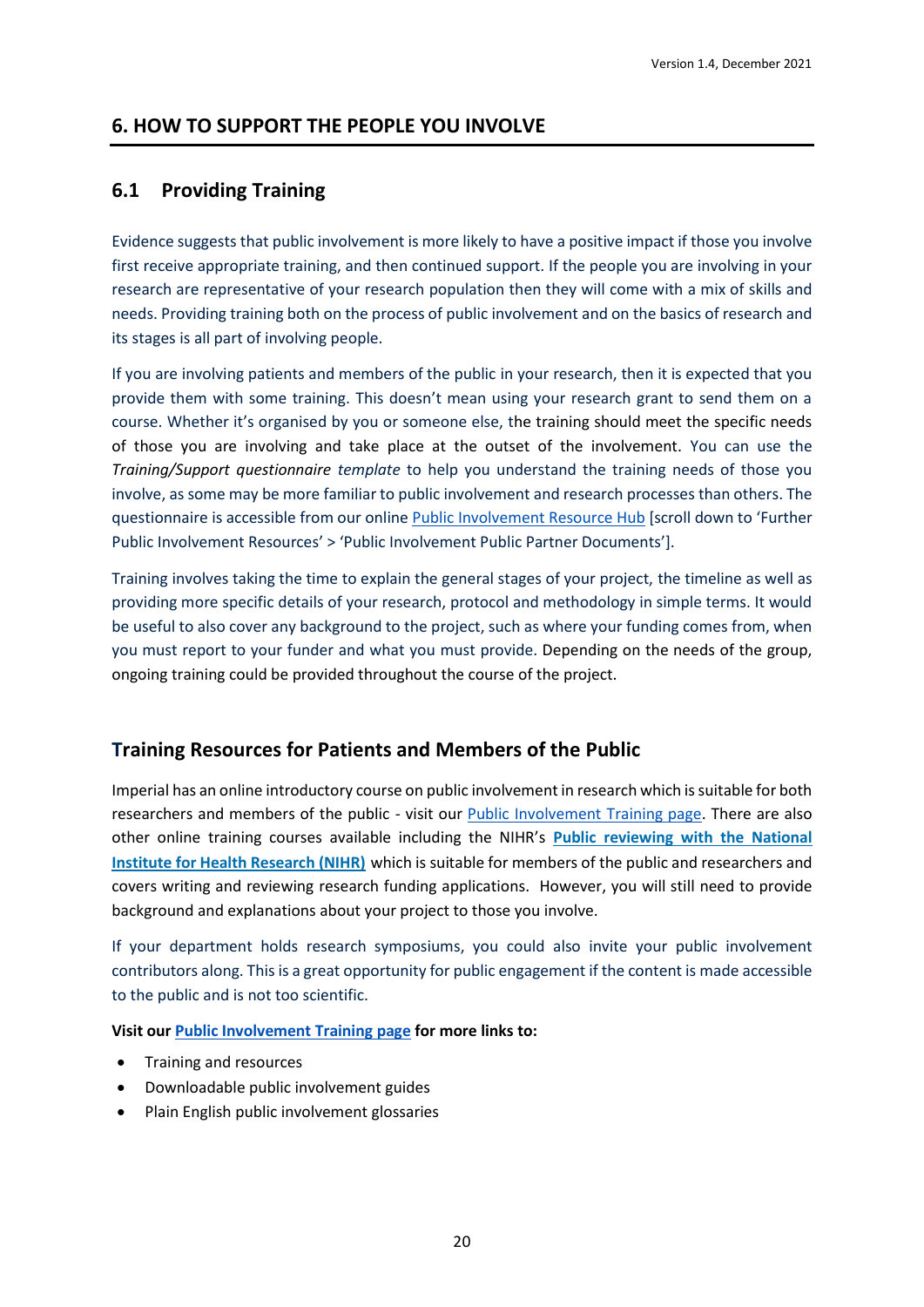# <span id="page-21-0"></span>**6.2 Supporting Diversity and Inclusion**

Embracing differences between people is very important to ensure you gather a rich range of perspectives, and that they enjoy the experience. The NIHR provide[s guidance](https://www.nihr.ac.uk/documents/strengthening-our-commitment-to-equality-diversity-inclusion-and-patient-and-public-involvement-and-engagement-ppie/24697) on how to optimise the inclusiveness of your involvement and covers a number of key considerations, such as payment and communication requirements. Your communication with people needs to be appropriate to their circumstances, e.g. using the phone for someone who doesn't use email or adapting your communication style to accommodate people with learning difficulties, or a hearing, visual or physical disability. One of the UK Standards for Public involvement is "Communication" (see page 24).

Ask people when you recruit them to be involved if they have any specific needs, so you can cater for them appropriately. For this, you can use our template questionnaire: *Background information form* (accessible from our online [Resource Hub](https://www.imperial.ac.uk/patient-experience-research-centre/ppi/ppi-resource-hub/implementing_evaluating/) [scroll down to 'Further Public Involvement Resources > 'Public Involvement Public Partner Documents']. Alternatively, you can design your own.

The language we use is also important for better accessibility and to make sure we appeal to the widest audience possible. NIHR's "[A guide to creating inclusive content and language](https://www.learningforinvolvement.org.uk/wp-content/uploads/2021/09/A-guide-to-creating-inclusive-content-and-language.pdf) – Sept 2021" is a good starting point.

It's also worth noting that if your organisation provides NHS care or adult social care, they are legally required to follow th[e Accessible Information Standard.](https://www.england.nhs.uk/ourwork/accessibleinfo/) This ensuresthat people who have a disability, impairment or sensory loss can communicate effectively with health and social care services. For more information, visit [england.nhs.uk/ourwork/accessibleinfo/.](http://www.england.nhs.uk/ourwork/accessibleinfo/)

## **Learning Disabilities**

According to mencap.org.uk, there are 1.4 million people with a learning disability in the UK. But with the right support, which is tailored to their needs, most of them can lead independent lives.

[Easy Read](http://www.easy-read-online.co.uk/) is one way of making information more accessible to people with learning disabilities. Easy Read versions use simple, jargon-free language, shorter sentences, and supporting images to depict the main points of a document so that people with learning disabilities can understand the main issues and make decisions if necessary. Here are some websites with health information and resources available in Easy Read:

- [www.apictureofhealth.southwest.nhs.uk/](http://www.apictureofhealth.southwest.nhs.uk/)
- [www.sth.nhs.uk/patients/patient-information/find-a-leaflet/view-all-easy-read](http://www.sth.nhs.uk/patients/patient-information/find-a-leaflet/view-all-easy-read)
- [www.changepeople.org/blog/december-2016/free-easy-read-resources](http://www.changepeople.org/blog/december-2016/free-easy-read-resources)

This publication explains how people with learning disabilities were involved in research, and has been written in an accessible way too:

• [Accessible article: involving people with learning disabilities in research \(pdf\)](http://onlinelibrary.wiley.com/doi/10.1111/j.1468-3156.2009.00556.x/epdf)

In addition, there is:

- [Photosymbols](http://www.photosymbols.co.uk/) a library of photos, symbols and templates for use in the development of Easy Read Information. There is a charge to use them, but if your research is linked to the Imperial College Healthcare NHS Trust they should have access to an Easy Read library as they are required to comply with the Accessible Information Standard
- [Photovoice](https://photovoice.org/) a visual method that focuses on participant-led photography. The method gives participants a way to voice their worlds visually, opening the method to people who may not be able to articulate themselves verbally. For more, read the publication from Cluley (2017):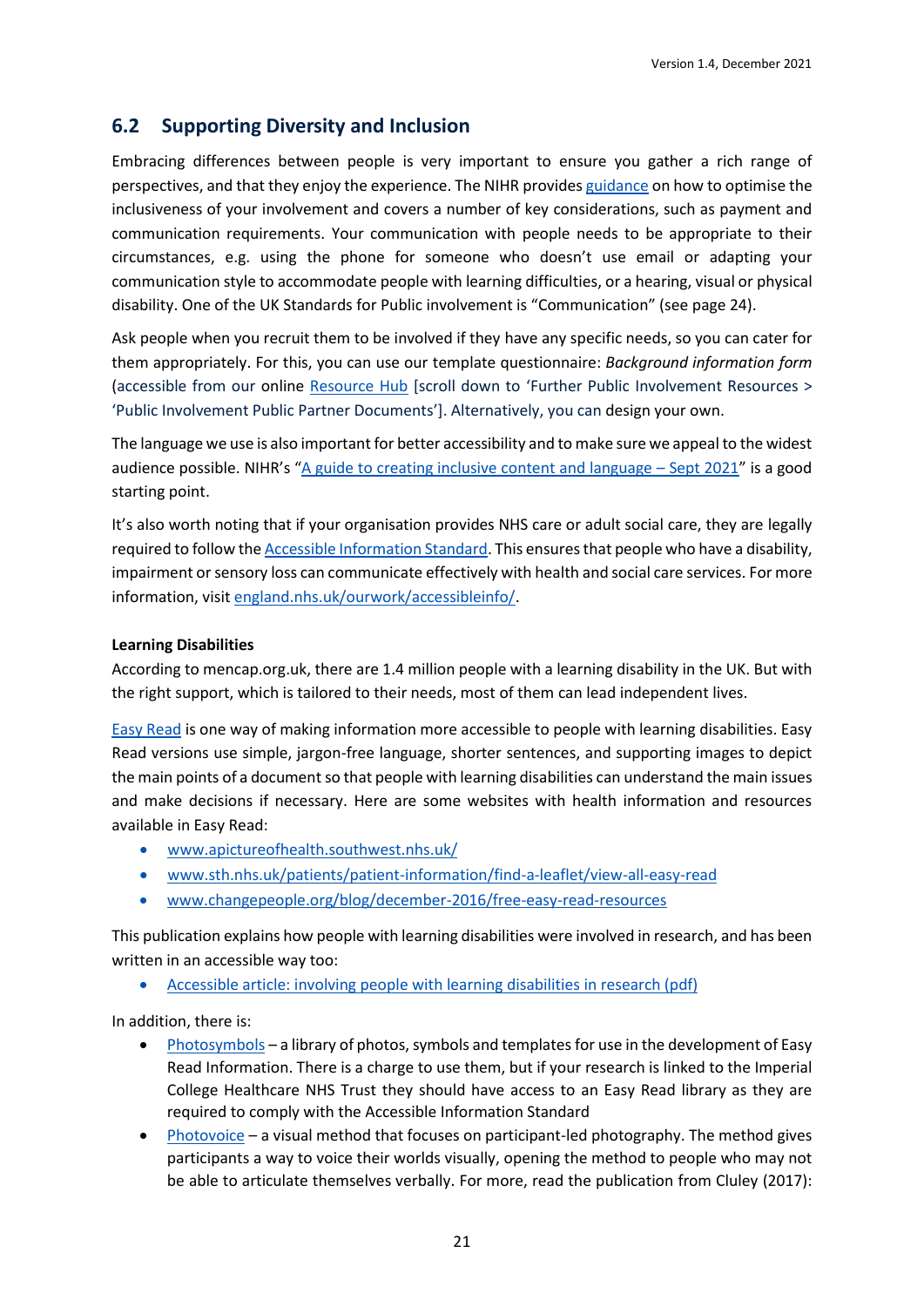[Using photovoice to include people with profound and multiple learning disabilities in](http://www.scie-socialcareonline.org.uk/using-photovoice-to-include-people-with-profound-and-multiple-learning-disabilities-in-inclusive-research/r/a1CG0000003mS7FMAU)  [inclusive research](http://www.scie-socialcareonline.org.uk/using-photovoice-to-include-people-with-profound-and-multiple-learning-disabilities-in-inclusive-research/r/a1CG0000003mS7FMAU)

### **A note on: MANAGING DIFFERENCES**

When collaborating with any group of people, regardless of their background, steps should be taken to understand their individual circumstances and needs, and to offer appropriate support where needed, e.g. pre-booking travel on their behalf. See **Section 6: How to Support the People You Involve** for more.

## <span id="page-22-0"></span>**6.3 Managing Expectations**

Managing the expectations of those you involve as well as the research team is very important. Everyone needs to understand what their role is and what they are required to do. To help with this process, feel free to use our *Terms of Reference* and *Standard/Chairperson Role Descriptions* templates, which we've developed for you to adapt – accessible from our online [Public Involvement](https://www.imperial.ac.uk/patient-experience-research-centre/ppi/ppi-resource-hub/implementing_evaluating/) [Resource Hub](https://www.imperial.ac.uk/patient-experience-research-centre/ppi/ppi-resource-hub/implementing_evaluating/) [scroll down to 'Further Public Involvement Resources > 'Public involvement public partner documents'].

Public involvement is much more effective and valuable for all those concerned if it is planned from the beginning of a project, or even before. Most funding applications now require you to include a public involvement plan in the submission. If your project has already started, it will usually be possible to incorporate public involvement activities half-way through and at the very least it is always possible to incorporate public involvement at the "Dissemination" stage. Just make sure your involvement plans have been thoroughly thought through and prepared before starting. Poor planning leads to delays and unforeseen barriers, which can spoil the experience for all involved, and limit the opportunity for impact.

## **A note on: TRANSPARENCY**

Transparency and accountability are key to successful public involvement. You will lose good will by not being open about the research, its progress and problems and the results. Where needed, Terms of Reference and Role Description documents should be co-produced by the public and the research team, rather than the research team providing people with a *fait accompli*. It is fine to provide a draft document as a starting point for discussion, but you need to ask people if they are happy with it – and the expectations being asked of them – whether the information is clear, and if anything is missing. If people feel they've taken part in developing these types of documents, they're more likely to feel ownership over their involvement and comply with what's been agreed.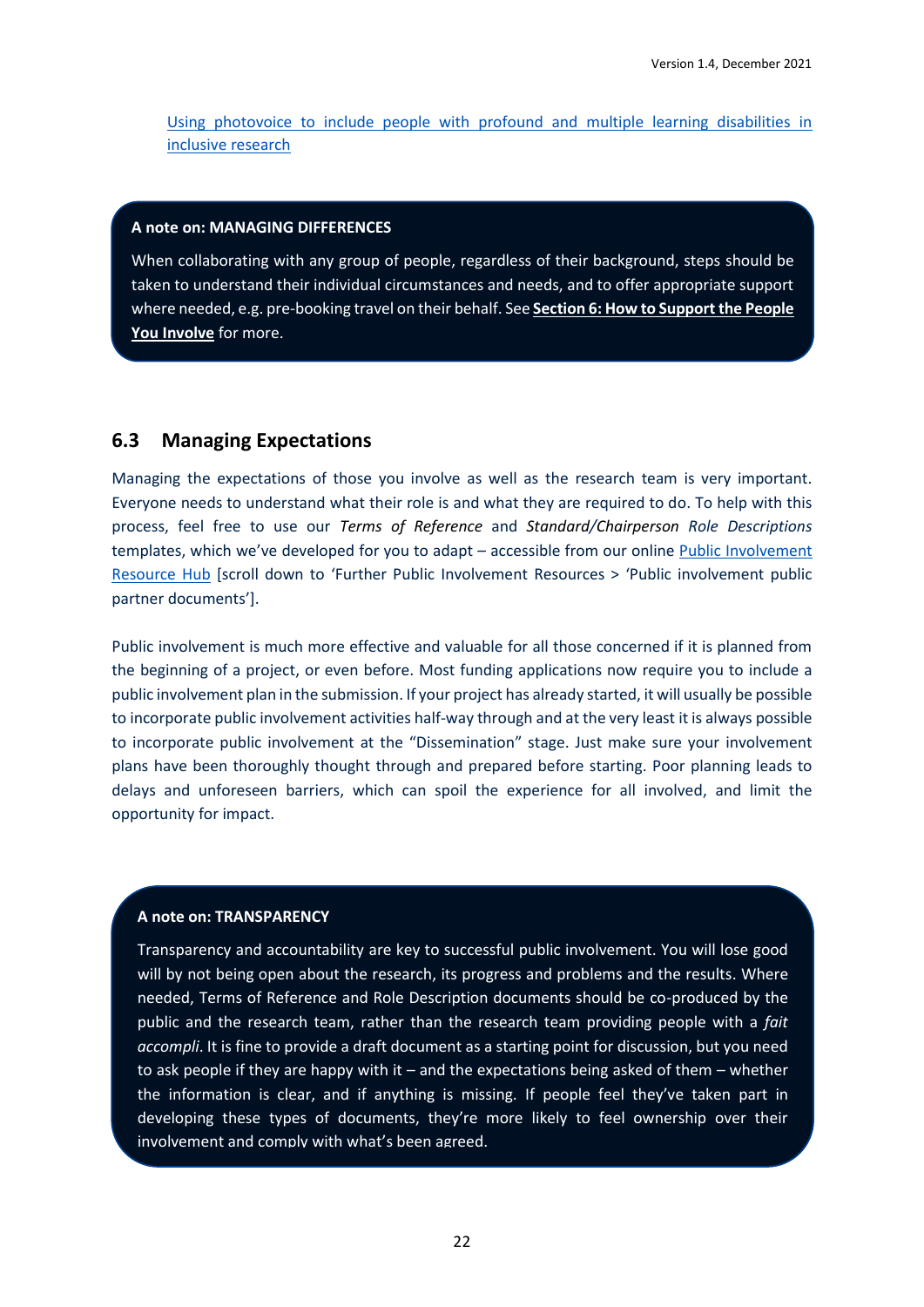# <span id="page-23-0"></span>**6.4 Rewarding Patients and the Public for Their Time**

It has been accepted practice for some time that patients and members of the public be rewarded for their time when involved in research. Your team/department may have a policy in place which governs payment and reimbursement of expenses, including the amounts paid for different levels of involvement. If not, we recommend following the [Recognition payments for public contributors](http://www.invo.org.uk/wp-content/uploads/2016/05/INVOLVE-internal-payment-policy-2016-final-1.pdf) developed by the NIHR Centre for Engagement and Dissemination(CED).

When recruiting patients and the public to involve in your project, you should consider where they live as your public involvement budget will need to cover their travel expenses. Depending on the circumstances of the person and the public involvement budget, accommodation, carer costs and childcare may also need to be paid for. And if a meeting is first thing in the morning or late in the evening, they may need to stay over the night before or after the event. When attending virtual meetings, public contributors are also now paid £5 towards data/wifi costs.

It is important to note that, if someone is receiving benefits, being paid or receiving vouchers as a reward for their public involvement may put their benefits at risk. For more information about rewarding people who are receiving benefits, see the NIHR Centre for Engagement and Dissemination's: ' [Payment guidance for members of the public considering involvement in research](https://www.invo.org.uk/wp-content/uploads/2018/11/INVOLVE-REVISED-Nov-2018-Updates-on-welfare-benefits-regulations.pdf) - [April 2021](https://www.invo.org.uk/wp-content/uploads/2018/11/INVOLVE-REVISED-Nov-2018-Updates-on-welfare-benefits-regulations.pdf)'.

## **A note on: EXPENSE PROCEDURES**

## *Payment for peoples' time*

There are two ways people can be paid for their time and involvement at Imperial College.

- 1. **Non Payroll Fees form**: If your public contributors will receive payment of £1,000 or less annually altogether from Imperial College teams, then you may pay them using a [Non-Payroll Fees \(NPF\) form.](http://www.imperial.ac.uk/finance/financial-services/expenses/) The form must only be used for low-value payments of professional fees and similar payments for services rendered by individuals ("freelance workers") not acting in a formal employment relationship with the College. They must not already be on Imperial College's payroll (i.e. they must not have received, at any time since April last, a payslip from the Imperial College payroll office). More guidance is on the form itself. People who have previously been paid by Imperial as staff or a temporary worker are required to be paid using a different method. Please ask your finance contact for further details.
- 2. **Consultancy agreement/Invoice**: If public partners have been paid, or will be paid, more than £1,000 in one calendar year, the best way of paying them should be discussed with your finance department and may involve a consultancy agreement where they submit an invoice (see the [Public Involvement](https://www.imperial.ac.uk/patient-experience-research-centre/ppi/ppi-resource-hub/implementing_evaluating/) Resource Hub for template) with details of the activity they are claiming for, their time spent and amount claimed. They will be treated as a supplier and be approved as such on the finance system.

Please note, patients and members of the public are responsible for disclosing their own income and benefits to HMRC and this responsibility is solely theirs.

#### *Reimbursement of expenses*

payment. These expenses are not included in the £1,000 limit mentioned above. Regardless of how people are paid for their time, reimbursement for travel and subsistence expenses should be claimed separately on both and NPF and invoice. Those on benefits are able to receive reimbursement for expenses even when they are unable to receive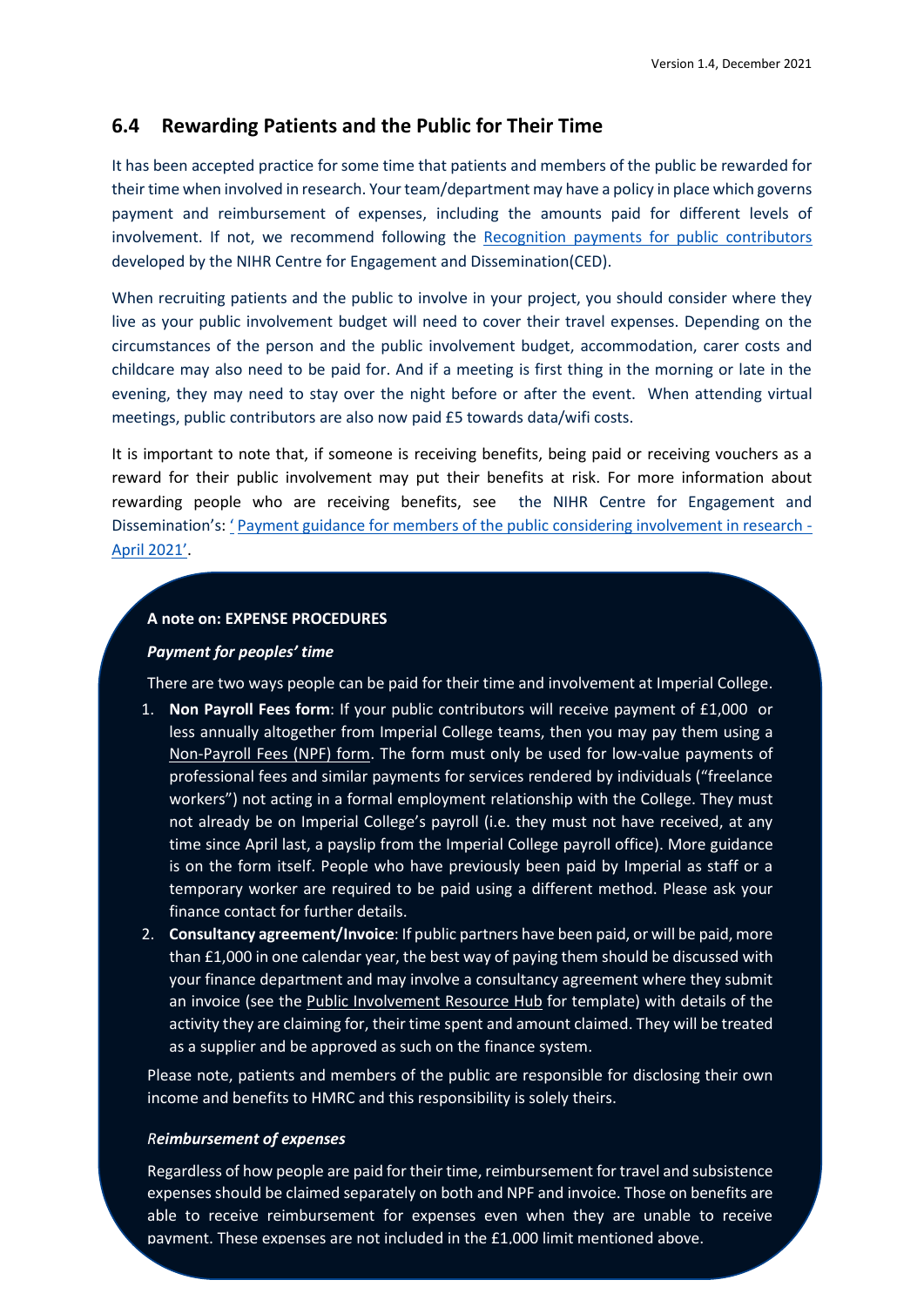# **6.5 UK Standards for Public Involvement**

Th[e UK Standards for Public Involvement](https://sites.google.com/nihr.ac.uk/pi-standards/home) are designed to improve the quality and consistency of public involvement in research. They were developed over three years by a [UK-wide partnership,](https://www.google.com/url?q=https%3A%2F%2Fsites.google.com%2Fnihr.ac.uk%2Fpi-standards%2Fabout-us%3Fauthuser%3D0&sa=D&sntz=1&usg=AFQjCNFG6e8jRP2skJT3YnRejDYOGQWU0g) and are a description of what good public involvement looks like and encourage approaches and behaviours that are the hallmark of good public involvement such as flexibility, sharing and learning and respect for each other. The six standards are:

- 1. Communication
- 2. Working Together
- 3. Inclusive Opportunities
- 4. Impact
- 5. Governance
- 6. Support and Learning

These standards provide guidance and reassurance for those using them to work towards best practice in public involvement.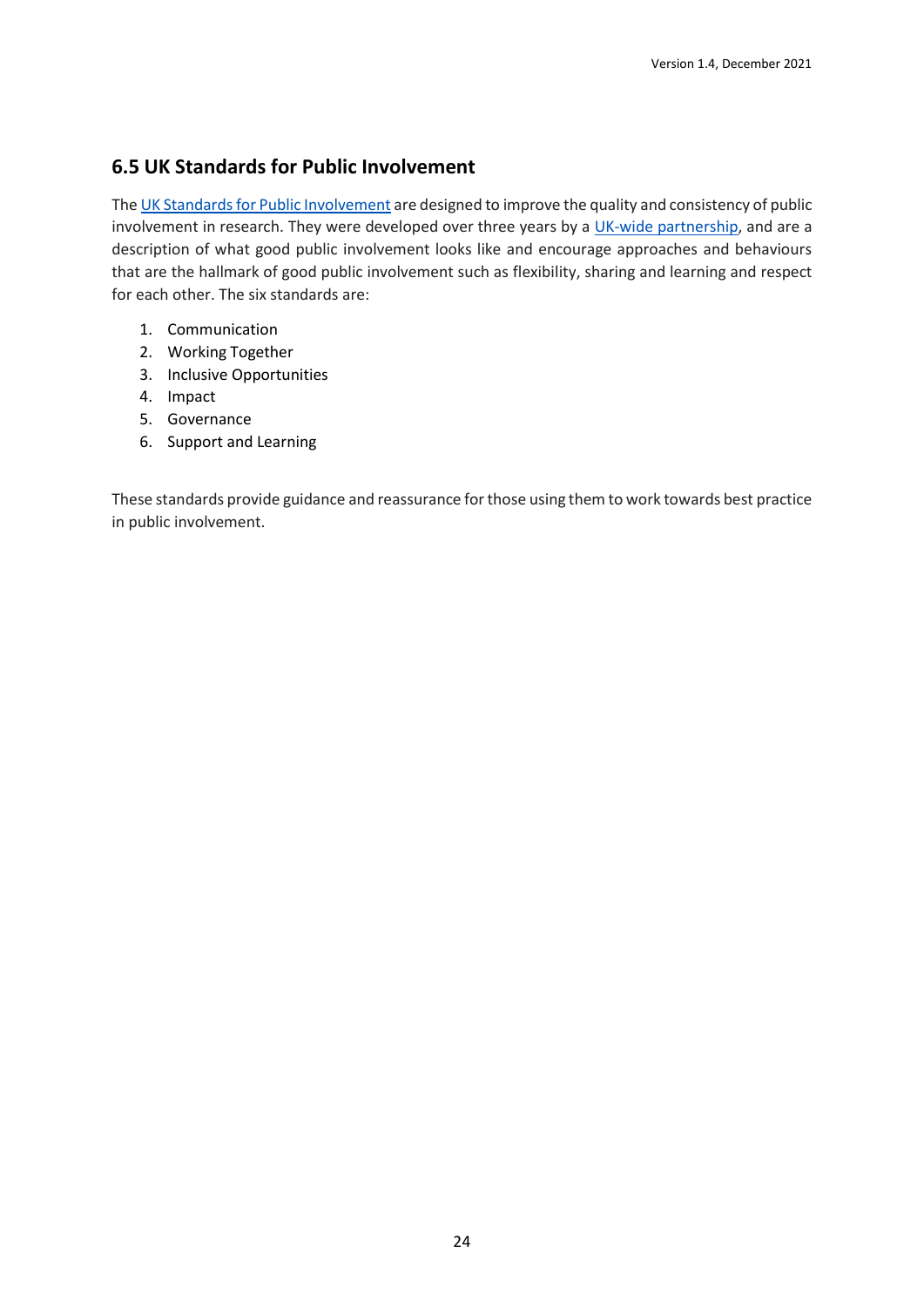# <span id="page-25-0"></span>**7. EVALUATING THE IMPACT OF PUBLIC INVOLVEMENT**

To be able to properly evaluate your public involvement activities, you will need to give it some thought **BEFORE** you start. We note that one of the UK Standards for Public involvement is "Impact" (see page 24).

We suggest thinking about:

- How will you know if your involvement activity achieved the outcome you, and those involved, were hoping for?
- What will be your measure of success? How will this be measured both for impact on research and those involved? Who will be responsible for capturing/measuring this?
- Have you developed your objectives and evaluation approach together with the people you wish to involve?
- How will you monitor and evaluate the approach you took?
- How will you reflect, feedback and learn from your evaluation/assessment of the outcomes, impact and/or process?

Where possible, the people you hope to involve in your research should be involved in both this planning stage and its assessment at the end.

As a minimum, we recommend using pre- and post-public involvement evaluation forms (example templates are available on the **Public [Involvement](https://www.imperial.ac.uk/patient-experience-research-centre/ppi/ppi-resource-hub/) Resource Hub**), but other approaches may be possible too, such as:

- **PERC's Public Involvement Planning & Impact Tool** (co-developed with Imperial PPI Leads and public contributors) – We've developed a two part tool to simplify and consolidate the process of planning and assessing the quality and impact of public involvement in research. Please **[get](mailto:ppi@imperial.ac.uk) in [touch](mailto:ppi@imperial.ac.uk)** if you are an Imperial researcher and you'd like to use it Part 1 is completed before your project commences and Part 2 is completed once the public involvement has been completed. . During the course of the project we recommend you complete a [public involvement log](https://view.officeapps.live.com/op/view.aspx?src=https%3A%2F%2Fwww.imperial.ac.uk%2Fmedia%2Fimperial-college%2Fmedicine%2Fperc%2FPublic-involvement-log-(PHWE).docx&wdOrigin=BROWSELINK) to document the public involvement process . It should be updated with records of your activities and to address any issues arising/difficulties noted, making changes to the study where required.
- The **Public [Involvement](http://piiaf.org.uk/index.php) Impact Assessment Framework (PiiAF)** (funded by the MRC) is a very comprehensive site that was produced in 2013 to help researchers plan and assess public involvement. The PiiAF Guidance Document may be too detailed for many of your needs, but as it is meant to only act as a framework, you can pick and choose elements that you think may be useful
- The **Public and Patient [Engagement](https://ppe.mcmaster.ca/our-products/public-patient-engagement-evaluation-tool) Evaluation Tool (PPEET)** (created by McMaster University) is a series of three questionnaires to evaluate public and patient engagement. The tool was developed primarily for use within health system organisations but has also been used to evaluate engagement within other contexts (e.g. health research). Engagement in this context could include public involvement

By assessing the impact of involving the public, you can help build an evidence base of public involvement activities in research, which lets others know what works well for different types and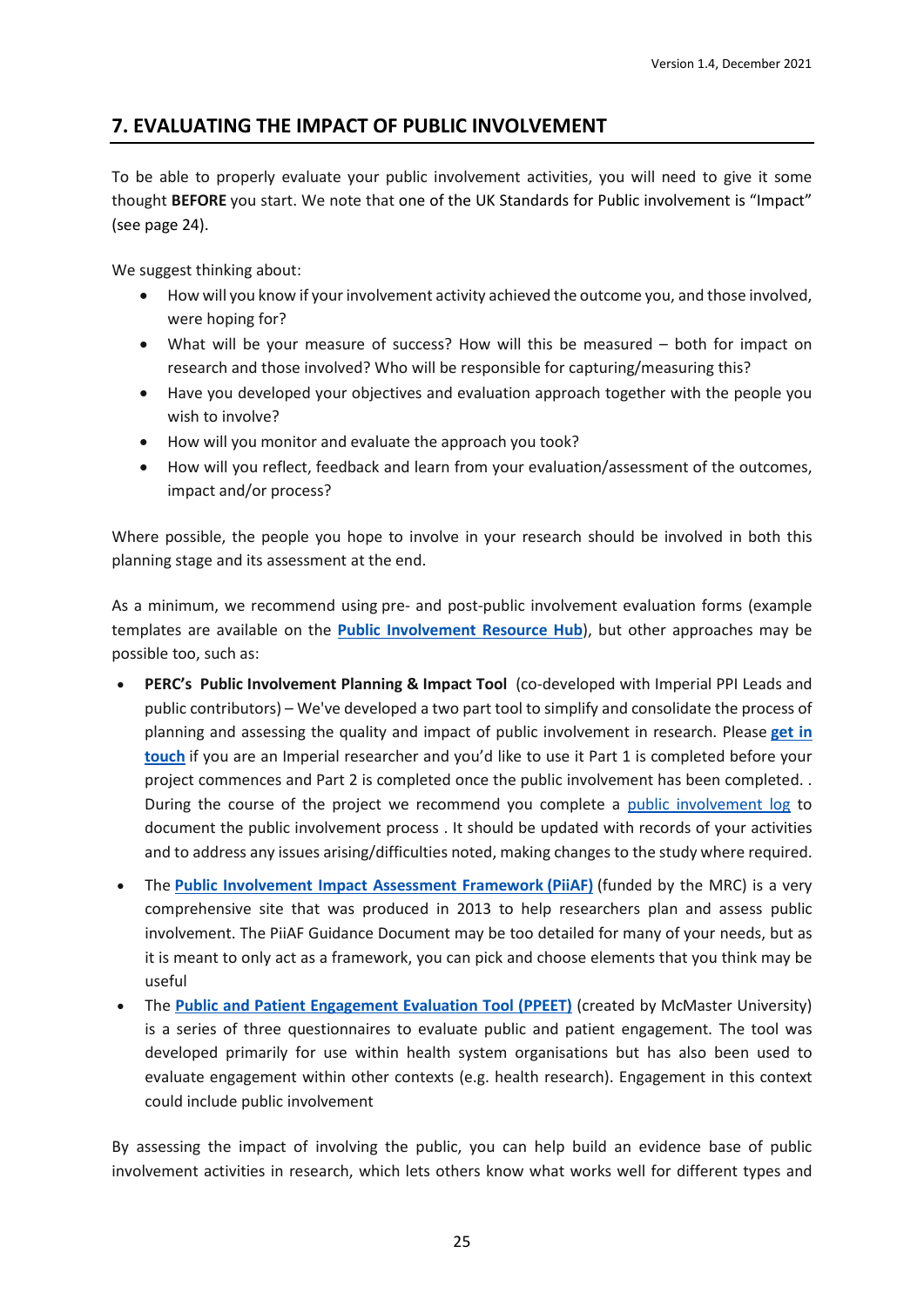stages of research, and what can be improved. Your funders will also be interested to hear about your experience and may ask you to report on this. Many people also find it a useful exercise for their own personal and research career development.

It's also important to provide feedback to the public contributors involved in your project so they know that their contributions and comments have been considered, how they have been used and whether they've been beneficial to the research. The 'Guidance for [Researchers:](https://www.clahrc-eoe.nihr.ac.uk/wp-content/uploads/2016/05/Guidance-for-Researchers-PPI-Feedback_2018.pdf) Feedback' for researchers that was co-produced by public contributors, PPI leads and researchers in the East of England was developed to provide guidance around how to feedback to public contributors.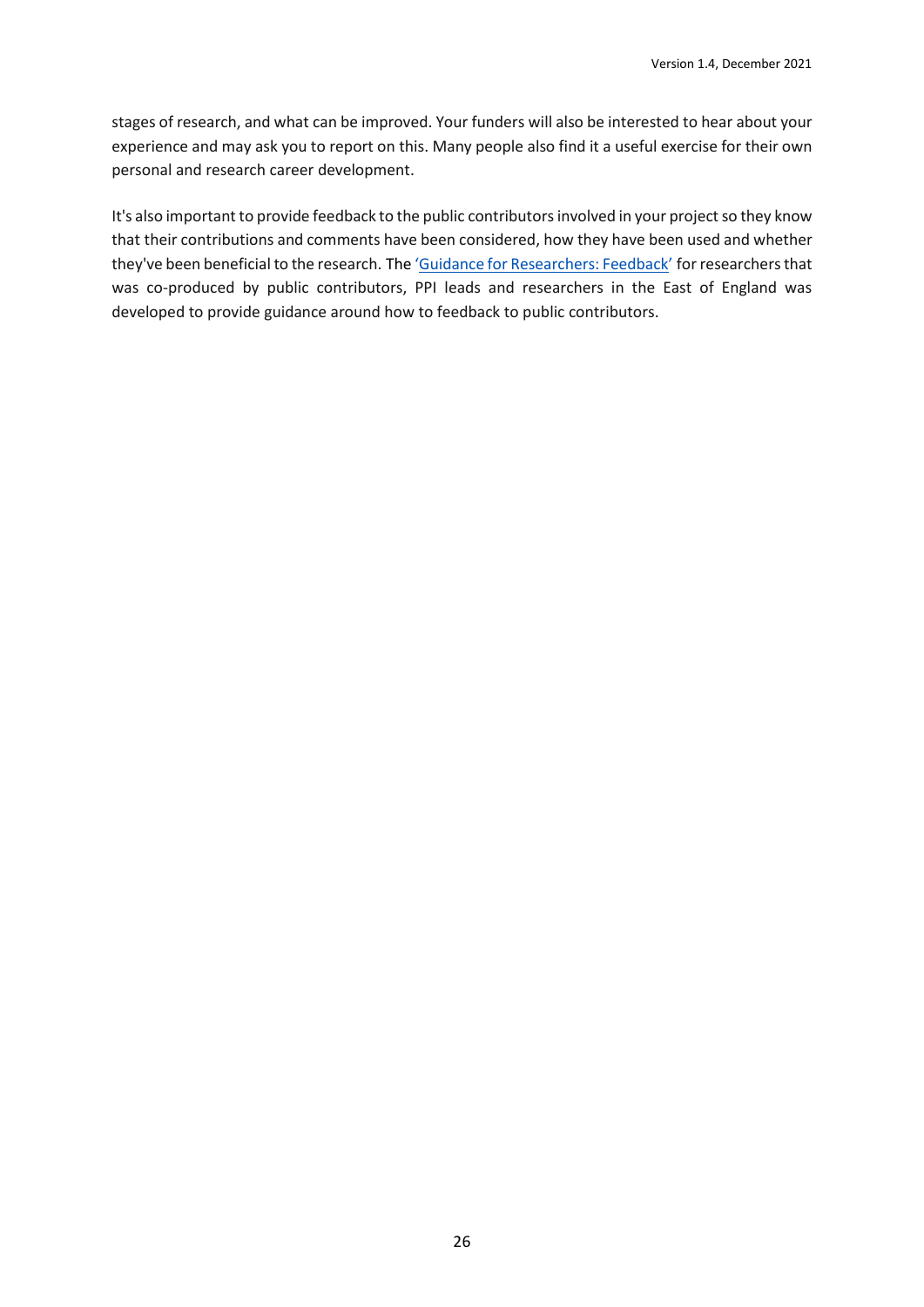# <span id="page-27-0"></span>**8. REPORTING PUBLIC INVOLVEMENT**

All researchers who incorporate patient and public involvement in their work should find ways to share their experience so that others can learn from their approaches, methods and outcomes – just as we do by publishing our research.

Below we outline two formal approaches to publishing, but there will be many more ways this could be done, including writing blog posts (see [PERC's](https://wwwf.imperial.ac.uk/blog/perc/) blog), developing [posters/infographics/videos](https://www.imperial.ac.uk/media/imperial-college/medicine/perc/Respiratory-Survey-Infographic(1).pdf) or running workshops. The people you involve may also have some interesting ideas on how to share your experiences.

# **Publishing in a Peer-Reviewed Journal**

When submitting a research paper to a journal for publication, make sure you include a few lines on your public involvement activity where relevant. It is likely to have been a part of your research design, methodology and/or interpretation in some way and should be acknowledged appropriately.

To improve the consistency and quality of public involvement reporting, a checklist known as GRIPP (Guidance for [Reporting Involvement of Patients and Public, pdf\)](https://www.cambridge.org/core/services/aop-cambridge-core/content/view/0F12FE8D0A37B8E44AEA31099E63DB44/S0266462311000481a.pdf/gripp_checklist_strengthening_the_quality_of_patient_and_public_involvement_reporting_in_research.pdf) was published in 2011 that aimed to help researchers prepare research manuscripts. However a revised version, **[GRIPP2](https://researchinvolvement.biomedcentral.com/track/pdf/10.1186/s40900-017-0062-2?site=researchinvolvement.biomedcentral.com)** (Fig. 2), was published in 2017 to simplify the reporting process and accommodate research where public involvement is not a primary purpose of the research. GRIPP2 questions are included in Part 2 of the Public Involvement Planning and Impact Tool.

| Section and topic                      | ltern                                                                                                                                        | Reported on<br>page No |
|----------------------------------------|----------------------------------------------------------------------------------------------------------------------------------------------|------------------------|
| $1:$ Aim                               | Report the aim of PPI in the study                                                                                                           |                        |
| 2: Methods                             | Provide a clear description of the methods used for PPI in the study                                                                         |                        |
| 3: Study results                       | Outcomes—Report the results of PPI in the study, including both positive<br>and negative outcomes                                            |                        |
| 4: Discussion and<br>conclusions       | Outcomes-Comment on the extent to which PPI influenced the study<br>overall. Describe positive and negative effects                          |                        |
| 5: Reflections/critical<br>perspective | Comment critically on the study, reflecting on the things that went well<br>and those that did not, so others can learn from this experience |                        |

## *Fig 2. The GRIPP2 short form (SF) checklist for reporting studies where public involvement is a secondary purpose*

As well as the above checklist, you should also consider who will be reviewing the manuscript. Many journals now include patient reviewers in the peer review process.

One example is the British Medical Journal (BMJ) who ask [patient reviewers](https://www.bmj.com/about-bmj/resources-reviewers/guidance-patient-reviewers) to both review the public involvement elements of the research/project, as well as comment on the following:

- Are the study's aims and the issue and questions that the paper addresses relevant and important to you as a patient? Do you think it would be relevant to other patients like you? What about carers?
- Are there any areas that you find relevant as a patient or carer that are missing or should be highlighted?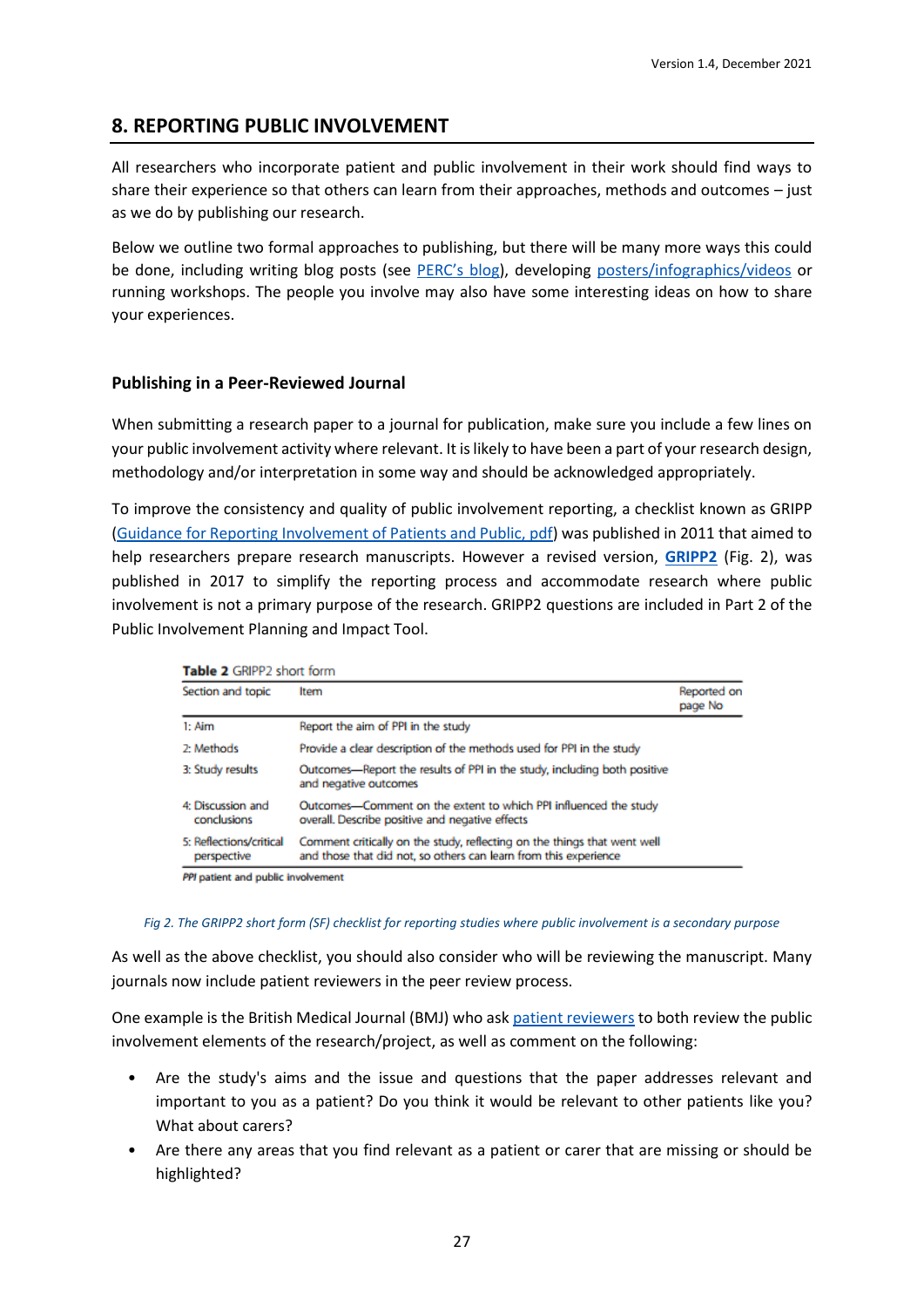- From your perspective as a patient, would the treatment, intervention studied, or guidance given work in practice? Is it feasible? What challenges might patients face that should be considered?
- Are the outcomes that are being measured in the study or described in the paper the same as the outcomes that are important to you as a patient? Are there others that should have been considered?
- Do you have any suggestions that might help the author(s) strengthen their paper to make it more useful for doctors to share and discuss with patients?
- The level of patient involvement in the research described, and if/how it could have been improved. Authors are now required to state if and how they involved patients in setting the research agenda and the design and implementation of the study and include this information in a box within the manuscript. If there was no patient involvement we would welcome your ideas on how this could have been done. We hope this will help authors think of the best ways to include patients in their future research and further progressive patient involvement in the research enterprise

You could therefore invite your own patients or members of the public to review your manuscript using the same guidance before you submit. In this way, if public representatives haven't been involved in writing the manuscript, you've still managed to involve them in the dissemination of your research. Please see WECAN's [online course](https://wecanadvocate.eu/patients-in-publications/) for patients and the public involved in writing publications.

# **Publishing in a Public Involvement-Focused Journal**

This option may be suitable where public involvement was a primary goal of your project, and/or you've developed or completed a particularly interesting public involvement project and monitored and tracked its impact too.

We've listed below five well-respected journals that have a strong focus on public involvement:

- **1. Health Expectations** [http://onlinelibrary.wiley.com/journal/10.1111/\(ISSN\)1369-7625/homepage/ForAuthors.html](http://onlinelibrary.wiley.com/journal/10.1111/(ISSN)1369-7625/homepage/ForAuthors.html)
- **2. The Patient Experience Journal** <http://pxjournal.org/journal/aimsandobjectives.html>
- **3. Research Involvement and Engagement** <http://researchinvolvement.biomedcentral.com/submission-guidelines>
- **4. The Journal of Participatory Medicine** <http://participatorymedicine.org/journal/submissions/>

A long form checklist of GRIPP2 is also available to guide the development of papers where public involvement was the main purpose of the project – see [Table 1 of the GRIPP2 paper.](https://researchinvolvement.biomedcentral.com/track/pdf/10.1186/s40900-017-0062-2?site=researchinvolvement.biomedcentral.com)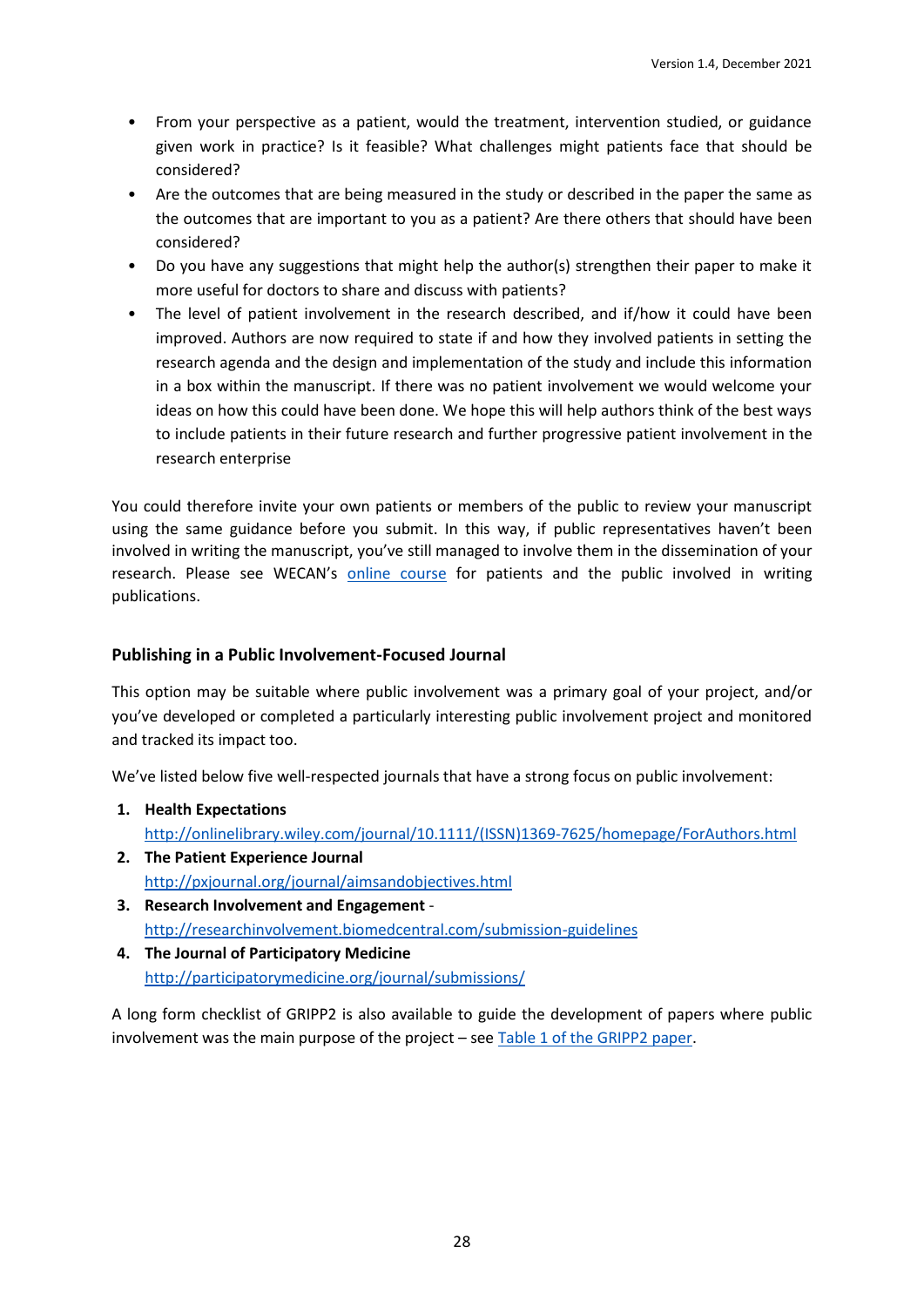# <span id="page-29-0"></span>**9. FURTHER READING AND KEY RESOURCES**

# **1. NIHR Centre for Engagement and Dissemination (CED)**

**<https://www.nihr.ac.uk/about-us/who-we-are/our-governance.htm>**

Established in 2020, the CED replaces INVOLVE and is part of and funded by the National Institute for Health Research. It has kept many of INVOLVE's policies and information both on the previous [INVOLVE website](http://www.invo.org.uk/) and the new [NIHR Evidence website.](https://evidence.nihr.ac.uk/)

NIHR's [Learning for Involvement](https://www.learningforinvolvement.org.uk/wp-content/uploads/2021/04/Public-Co-Applicants-in-Research-April-2021.pdf) – this website hosts former INVOLVE guidance and resources which have been retained and allows resources to be shared for public involvement.

## **2. INVOLVE**

**[www.invo.org.uk](http://www.invo.org.uk/)**

Established in 1996, this government funded programme was the central portal for public involvement expertise, insight and research. It was part of, and funded by, the National Institute for Health Research, to support active public involvement in NHS, public health and social care research. Please note the INVOLVE website is no longer maintained and supported and has been replaced by NIHR's [Learning for Involvement](https://www.learningforinvolvement.org.uk/wp-content/uploads/2021/04/Public-Co-Applicants-in-Research-April-2021.pdf)

# **3. Health Research Authority (HRA) [www.hra.nhs.uk](http://www.hra.nhs.uk/)**

In its role to protect and promote the interests of patients and the public in health, the Health Research Authority now manages the research and ethics approval process for the NHS in England – watch this HRA Approval [animation,](https://youtu.be/Wo2oeS6buTs) for a quick introduction. Public involvement is therefore central to their own work and the approval process, and they have provided useful guidance and templates specific to this on their website.

Relevant web links and resources:

- HRA: Public [involvement](https://www.hra.nhs.uk/planning-and-improving-research/research-planning/public-involvement/) in research (web page)
- Impact of public [involvement](http://www.invo.org.uk/wp-content/uploads/2014/10/INVOLVEImpactEthicalAspectsResearch-Links-updated-July-2014_WEB.pdf) in research: impact on the ethical aspects of research, INVOLVE (pdf; July 2014) – provides examples of how public involvement can help to make research more ethical and produce better outcomes
- HRA: Informing [participants](https://www.hra.nhs.uk/planning-and-improving-research/best-practice/informing-participants-and-seeking-consent/) and seeking consent (web page)
- HRA: Preparing study [documentation](https://www.hra.nhs.uk/planning-and-improving-research/research-planning/prepare-study-documentation/) (web page) templates for applying for approvals